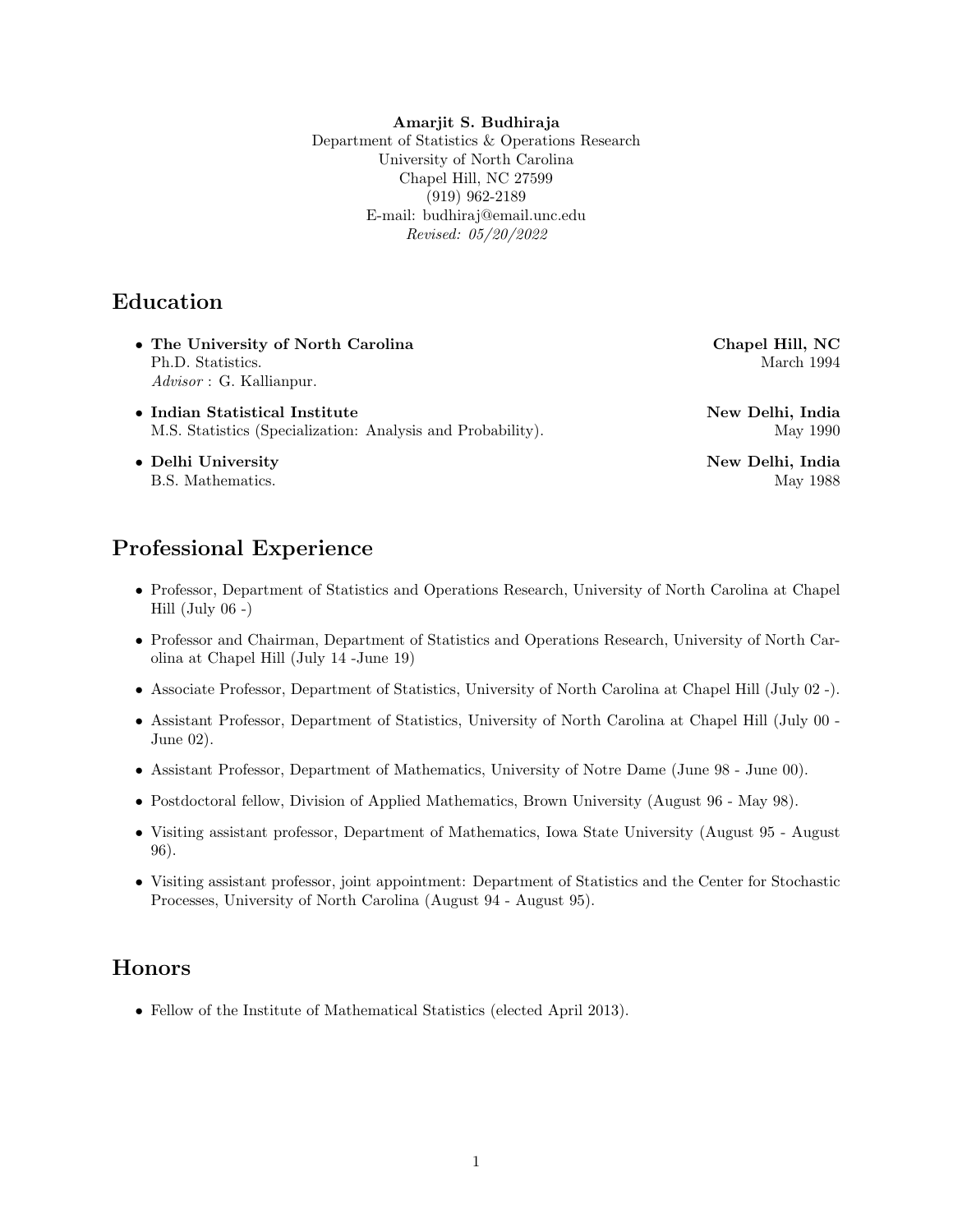## Research interests

Probability, Stochastic Processes, Large Deviations, Stochastic Control, Stochastic Differential Games, Stochastic Networks, Stochastic Partial Differential Equations, Random Graphs, Stochastic Numerics, Nonlinear Filtering.

## Publications

### A. Book

1. 'Analysis and Approximation of Rare Events: Representations and Weak Convergence Methods', with P. Dupuis, Probability Theory and Stochastic Modelling, Springer-Verlag New York Inc., 2019.

#### B. Refereed Journal Articles.

- 1. 'Domains of attraction of invariant distributions of the infinite Atlas model', with S. Banerjee. The Annals of Probability, 2022 Jul;  $50(4):1610-46$ .
- 2. 'Quasistationary Distributions and Ergodic Control Problems', with P. Dupuis, P. Nyquist, G-J. Wu, Stochastic Processes and their Applications, 2022 Mar 1;145:143-64.
- 3. 'Some Large Deviation Asymptotics in Small Noise Filtering Problems', with A. Apte and A-S. Reddy, SIAM Journal on Control and Optimization, 2022;60(1):385-409.
- 4. 'Approximating Quasi-Stationary Distributions with Interacting Reinforced Random Walks', with N. Fraiman, A. Waterbury, ESAIM: Probability and Statistics, 2022;26:69-125.
- 5. 'Asymptotic Behavior of Stochastic Currents under Large Deviation Scaling with Mean Field Interaction and Vanishing Noise', with M. Conroy, The Annali della Scuola Normale Superiore di Pisa, Classe di Scienze, to appear, DOI: 10.2422/2036-2145.202010 012.
- 6. 'Near Equilibrium Fluctuations for Supermarket Models with Growing Choices', with S. Bhamidi and M. Dewaskar, Annals of Applied Probability, to appear.
- 7. 'Heavy Traffic Scaling Limits for shortest remaining processing time queues with heavy tailed processing time distributions', with S. Banerjee and A. L. Puha, Annals of Applied Probability, to appear.
- 8. 'Rare Event Asymptotics for Exploration Processes for Random Graphs', with S. Bhamidi, P. Dupuis and R. Wu, Annals of Applied Probability, 2022 Apr; 32(2):1112-78.
- 9. 'Asymptotics of Quasi-Stationary Distributions of Small Noise Stochastic Dynamical Systems in Unbounded Domains', with A. Waterbury and N. Fraiman, Advances in Applied Probability, 2022  $Mar; 54(1): 64-110.$
- 10. 'Large Deviations of the Entropy Production Rate for a Class of Gaussian Processes', with Y. Chen and L. Xu, J. Math. Phys., 2021 May 1;62(5):052702.
- 11. 'Minimization of a Class of Rare Event Probabilities and Buffer Probabilities of Exceedance', with S. Lu, Y. Yu, Q. Tran-Dinh, Ann. Oper. Res., 2021 Jul; 302(1):49-83.
- 12. 'Many-Server Asymptotics for Join-the-Shortest-Queue: Large Deviations and Rare Events', with E. Friedlander and R.Wu, Ann. App. Prob.,2021 Oct; 31(5):2376-419.
- 13. 'Large Deviations for the Single Server Queue and the Reneging Paradox', with R. Atar, P. Dupuis, R. Wu, Math. Oper. Res., 2022 Feb;47(1):232-58.
- 14. 'Empirical Measure and Small Noise Asymptotics under Large Deviation Scaling for Interacting Diffusions', with M. Conroy, J. Theor. Prob., 2021, pages 1–55.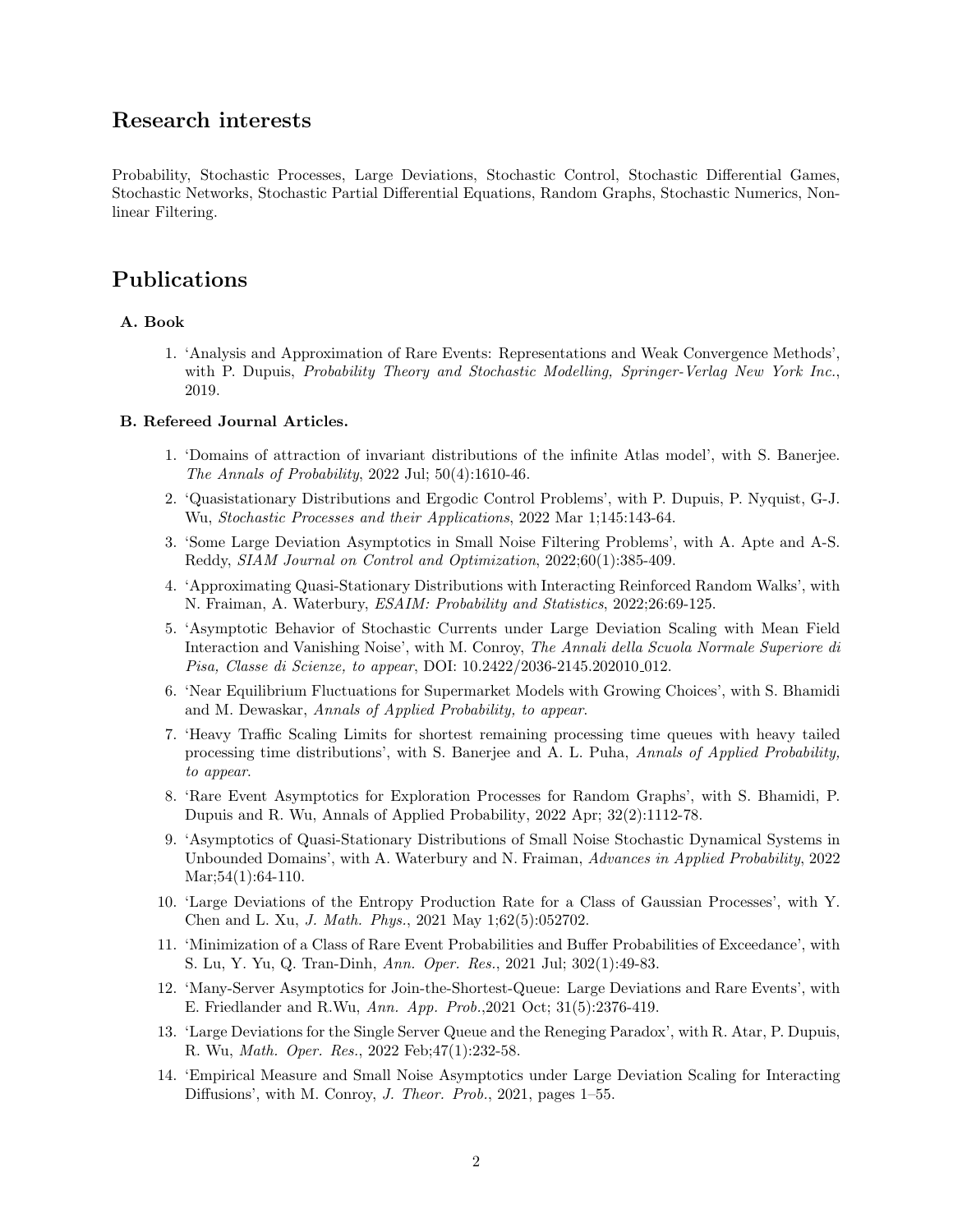- 15. 'Robust Bounds and Optimization at the Large Deviations Scale for Queueing Models via Rényi Divergence', with R. Atar, P. Dupuis and R. Wu, Ann. App. Prob., 2021, Vol. 31, No. 3, 1061–1099..
- 16. 'A new Approach to Large Deviations for the Ginzburg-Landau Model', with S. Banerjee and M. Perlmutter, *Elec. J. Probability*, 25, 2020, paper no. 26, 51 pp.
- 17. 'Parameter and dimension dependence of convergence rates to stationarity for Reflecting Brownian Motions', with S. Banerjee, Ann. App. Prob., 30(5), 2020, 2005–29.
- 18. 'Uniform Large Deviation Principles for Banach Space Valued Stochastic Differential Equations', with P. Dupuis and M. Salins, *Trans. Amer. Math. Soc.*, 372, 2019, 8363-8421.
- 19. 'Control Policies Approaching HGI Performance in Heavy Traffic for Resource Sharing Networks', with Dane Johnson, Math. Oper. Res., 45 (3), 2020, 797–832.
- 20. 'Source Detection Algorithms for Dynamic Contaminants Based on the Analysis of a Hydrodynamic Limit', with S. A. Almada-Monter and J. Hannig, SIAM J. Appl. Math., 78(5), 2018, 2279–2297.
- 21. 'A Numerical Scheme for a Mean Field Game in Some Queueing Systems Based on Markov Chain Approximation Method', with E. Bayraktar and A. Cohen, SIAM J. Control Optim., 56(6), 2018, 4017–4044.
- 22. 'Rate Control under Heavy Traffic with Strategic Servers', with E. Bayraktar and A. Cohen., Ann. Appl. Probab., 29(1), 2019, 1–35.
- 23. 'Supermarket Model on Graphs', with D. Mukherjee and R. Wu, Ann. App. Prob., 29(3), 2019, 1740–1777.
- 24. 'Diffusion Approximations for Load Balancing Mechanisms in Cloud Storage Systems', with E. Friedlander, Advances in Applied Probability, 51(1), 2019, 41-86.
- 25. 'Large Deviations for Small Noise Diffusions in a Fast Markovian Environment', with P. Dupuis and A. Ganguly, Elec. J. Prob., paper no. 112, 23, 2018, 33 pp..
- 26. 'Weakly Interacting Particle Systems on Inhomogeneous Random Graphs', with S. Bhamidi and R. Wu., Stochastic Processes and their Applications, 129(6), 2019, 2174–2206.
- 27. 'Central Limit Results for Jump-Diffusions with Mean Field Interaction and a Common Factor', with E.Kira and S.Saha., *Stochastic Analysis and Applications*, 35(5), 2017, 767–802.
- 28. 'Construction of Asymptotically Optimal Control for a Stochastic Network from a Free Boundary Problem', with X.Liu and S.Saha., Stochastic Systems, 6(2), 2016, 459–518.
- 29. 'Diffusion Approximations for Controlled Weakly Interacting Large Finite State Systems with Simultaneous Jumps', with E. Friedlander., Annals of Applied Probability, 28(1), 2018, 204–249.
- 30. 'Critical Random Graphs and the Differential Equations Technique', with S. Bhamidi and S. Sen., Indian Journal of Pure and Applied Mathematics., 48(4), 2017, 633–669.
- 31. 'Large Deviations for Brownian Particle Systems with Killing', with W-T. Fan and Ruoyu Wu., Journal of Theoretical Probability, 31(3), 2018, 1779–1818.
- 32. 'Uniform in Time Interacting Particle Approximations for Nonlinear Equations of Patlak-Keller-Segel type', with W-T. Fan., *Electron. J. Probab.*, 22 (2017), 37 pp.
- 33. 'Moderate Deviation Principles for Weakly Interacting Particle Systems', with R. Wu., Prob. Th. Rel. Fie., 168(34), 2017, 721–771.
- 34. 'Local Stability of Kolmogorov Forward Equations for Finite State Nonlinear Markov Processes', with P. Dupuis and K.Ramanan, *Elec. J. Prob.*, 20  $(2015)$ , 1–30.
- 35. 'Limits of Relative Entropies Associated with Weakly Interacting Particle Systems', with P. Dupuis and K. Ramanan, Elec. J. Prob., 20 (2015), 1–22.
- 36. 'Individual Confidence Intervals for True Solutions to Stochastic Variational Inequalities', with M. Lamm and S. Lu, Mathematical Programming, 165(1), 2017, 151–196.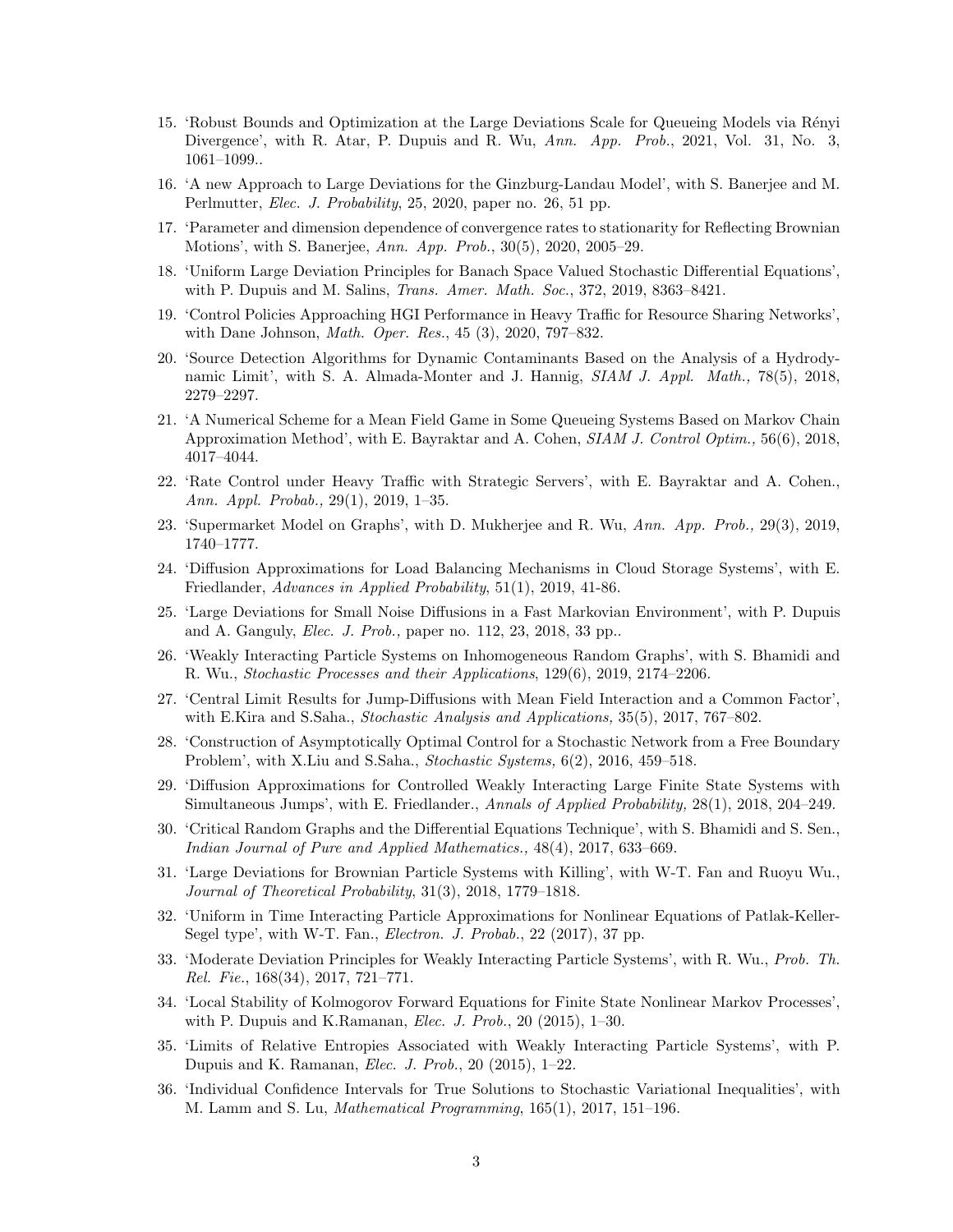- 37. 'Some Fluctuation Results for Weakly Interacting Multi-type Particle System', with R. Wu, Stoch. Proc. App., 126 (2016), no. 8, 2253–2296.
- 38. 'Moderate Deviation Principles for Stochastic Differential Equations With Jumps', with P. Dupuis and A. Ganguly, Ann. Prob., 44 (2016), no. 3, 1723–1775.
- 39. 'On the Multi-dimensional Skew Brownian Motion', with R. Atar, Stoch. Proc. App., 125 (2015), no. 3, 1911–1925.
- 40. 'Long Time Results for a Weakly Interacting Particle System in Discrete Time', with A. Pal Majumdar, Stoch. Anal. App., 33 (2015), no. 3, 429–463.
- 41. 'Large Deviations for Multidimensional State-dependent Shot Noise Processes', with P. Nyquist, J. Appl. Probab., 52 (2015), no. 4, 1097–1114.
- 42. 'On Uniform Positivity of Transition Densities of Small Noise Constrained Diffusions', with Z.Q. Chen, Electronic Communications in Probability, 19 (2014), no. 1, 1–9.
- 43. 'The Augmented Multiplicative Coalescent and Critical Dynamic Random Graph Models', with S.Bhamidi and X. Wang, Prob. Th. Rel. Fields,160 (2014), 733–796.
- 44. 'Bounded-size Rules: the Barely Subcritical Regime', with S.Bhamidi and X. Wang, Combinatorics, Probability and Computing, 23 (2014), no. 4, 505–538.
- 45. 'Dynamic Scheduling for Markov Modulated Single-server Multiclass Queueing Systems in Heavy Traffic', with A. Ghosh and X. Liu, Queuing Systems, 78 (2014), no. 1, 57–97.
- 46. 'Admission Control for Multidimensional Workload With Heavy Tails and Fractional Ornsteinuhlenbeck Process', with V. Pipiras and X. Song, Advances in Applied Probability, 47 (2015), no. 2, 476–505.
- 47. 'Infinite Dimensional Forward-backward Stochastic Differential Equations and the KPZ Equation', with S. Almada, Electron. J. Probab., 19 (2014), no. 40, 1–21.
- 48. 'A Numerical Scheme for Invariant Distributions of Constrained Diffusions', with Jiang Chen and Sylvain Rubenthaler, Math. Oper. Res., 39 (2013), no. 2, 262–289.
- 49. 'Aggregation Models With Limited Choice and the Multiplicative Coalescent', with Shankar Bhamidi and Xuan Wang, Random Struc. Alg., 46(2015), no. 1, 55–116.
- 50. 'Discrete Time Markovian Agents Interacting Through a Potential', with Pierre Del Moral and Sylvain Rubenthaler, ESAIM Probab. Stat., 17 (2013), 614–634.
- 51. 'Stability of Constrained Markov Modulated Diffusions', with Xin Liu, Math. Oper. Res., November 2012, vol. 37, no. 4, 626–653.
- 52. 'Confidence Regions for Stochastic Variational Inequalities', with Shu Lu, Math. Oper. Res., 38 (2013), no. 3, 545–568.
- 53. 'Near Critical Catalyst Reactant Branching Processes With Controlled Immigration', with Dominik Reinhold, Ann. Appl. Probab., 23 (2013), no. 5, 2053–2098.
- 54. 'Large Deviations for Stochastic Partial Differential Equations Driven by a Poisson Random Measure', with Jiang Chen and Paul Dupuis, Stochastic Process. Appl., 123 (2013), no. 2, 523–560.
- 55. 'On Near Optimal Trajectories of Games Associated With The Infinity-laplacian', with R. Atar, Probab. Theory Related Fields, 151 (2011), no. 3-4, 509–528.
- 56. 'Exit Time and Invariant Measure Asymptotics for Small Noise Constrained Diffusions', with A. Biswas, Stochastic Process. Appl., 121 (2011), no. 5, 899–924.
- 57. 'Variational Representations for Continuous Time Processes', with P. Dupuis and V. Maroulas, Annales de l'Institut Henri Poincaré, Probabilités et Statistiques, 47 (2011), no. 3, 725–747.
- 58. 'Large Deviation Properties of Weakly Interacting Processes via Weak Convergence Methods', with P. Dupuis and M. Fischer, Ann. Probab., 40, (2012), no. 1, 74–102.
- 59. 'An Ergodic Rate Control Problem for Single Class Queueing Networks', with Arka Ghosh and Chihoon Lee, SIAM J. Control Optim., 49, (2011), no. 4, 1570–1606.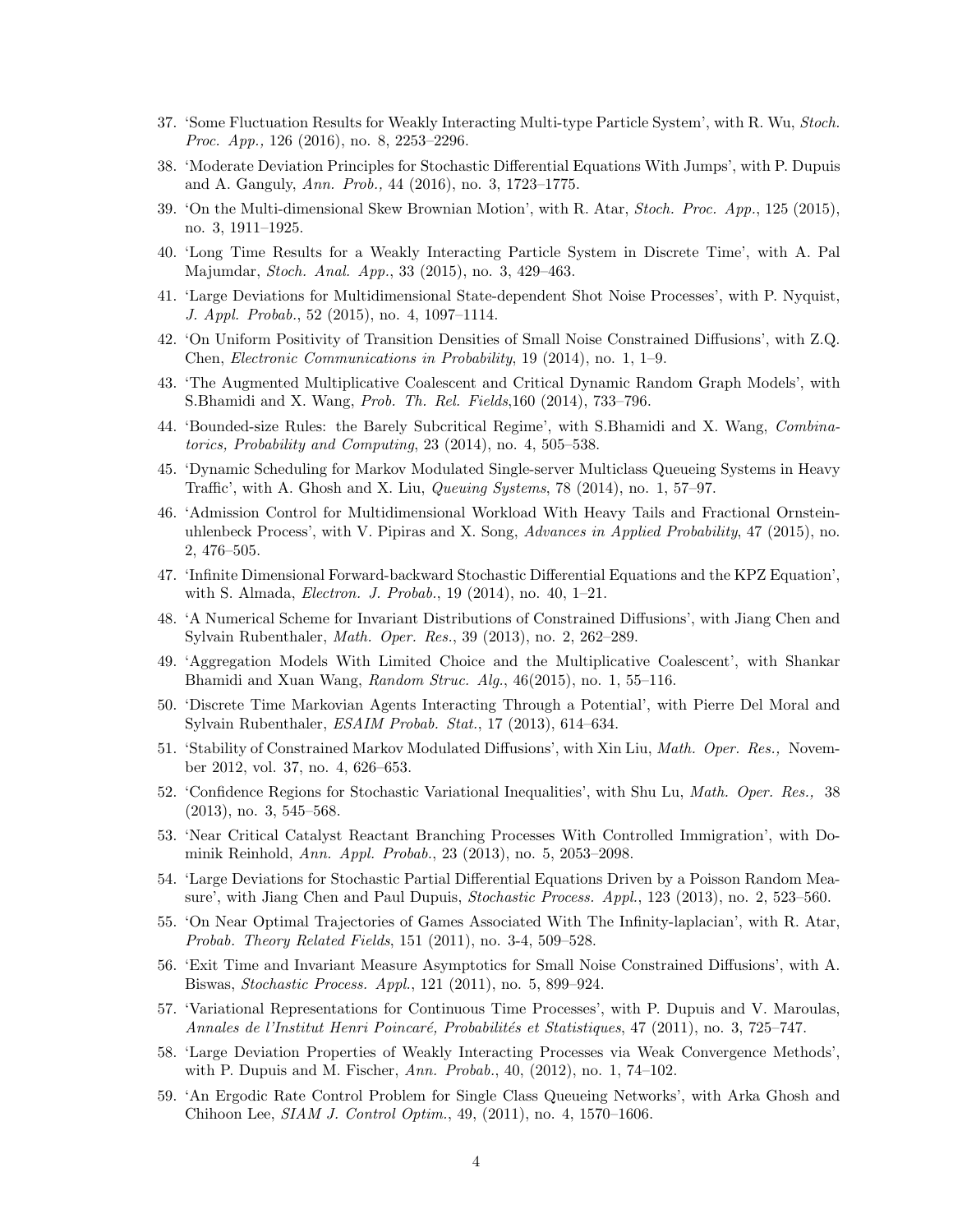- 60. 'Action Time Sharing Policies for Ergodic Control of Markov Chains', with Adam Shwartz and Xin Liu, SIAM J. Control Optim., 50, (2012), no. 1, 171-195.
- 61. 'Multiscale Diffusion Approximations for Stochastic Networks in Heavy Traffic', with X. Liu, Stoch. Proc. App., 121 (2011), no. 3, 630–656.
- 62. 'Controlled Stochastic Networks in Heavy Traffic: Convergence of Value Functions', with Arka Ghosh, Ann. Appl. Probab., 22, (2012), Number 2, 734–791.
- 63. 'Some Asymptotic Results for Near Critical Branching Processes', with Dominik Reinhold, Comm. on Stoch. Anal., 4 (2010), no. 1, 91–113.
- 64. 'A Stochastic Differential Game for the Inhomogeneous Infinity-laplace Equation', with Rami Atar, Annals of Probability, 38, No. 2 (2010), 498–531.
- 65. 'Large Deviations for Stochastic Flows of Diffeomorphisms', with P. Dupuis and V. Maroulas, Bernoulli, 16, No. 1 (2010), 234–257.
- 66. 'Stationary Distribution Convergence for Generalized Jackson Networks In Heavy Traffic', with Chihoon Lee, Math. Oper. Res., 34, No. 1 (2009), 45–56.
- 67. 'Deterministic and Stochastic Differential Inclusions With Multiple Surfaces of Discontinuity', with Rami Atar and Kavita Ramanan, *Probability Theory and Related Fields*, 142, no. 1-2 (2008), 249–283.
- 68. 'Modified Particle Filter Methods for Assimilating Lagrangian Data Into a Point-voretx Model', with E. Spiller, K. Ide, C. Jones, Physica D, 237, 1498–1506.
- 69. 'Large Deviations for Infinite Dimensional Stochastic Dynamical Systems', with Paul Dupuis and Vasileios Maroulas, Annals of Probability, 36, no. 4 (2008), 1390–1420.
- 70. 'HJB Equations for Certain Singularly Controlled Diffusions', with Rami Atar and Ruth J. Williams, Annals of Applied Probability, 17 (2007), no. 5-6, 1745–1776.
- 71. 'Optimal Stopping and Free Boundary Characterizations for Some Brownian Control Problems', with Kevin Ross, *Annals of Applied Probability*, 18, no. 6, 2367–2391.
- 72. 'Long Time Asymptotics for Constrained Diffusions in Polyhedral Domains', with Chihoon Lee, Stochastic Processes and their Applications, 117, no. 8 (2007), 1014–1036.
- 73. 'Diffusion Approximations for Controlled Stochastic Networks: An Asymptotic Bound for the Value Function', with Arka Ghosh, Annals of Applied Probability, 16, no. 4 (2006), 1962–2006.
- 74. 'A Survey of Numerical Methods for Nonlinear Filtering Problems', with Lingji Chen and Chihoon Lee, Physica D: Nonlinear Phenomena - appeared in special issue on Data Assimilation., 230 (2007), 27–36.
- 75. 'Convergent Numerical Scheme for Singular Stochastic Control With State Constraints in a Portfolio Selection Problem', with Kevin Ross, SIAM J. Cont. Opt., 45, no. 6, (2006), 2169–2206.
- 76. 'Existence of Optimal Controls for Singular Control Problems With State Constraints', with Kevin Ross, Annals of Applied Probability, 16, no. 4(2006), 2235–2255.
- 77. 'Singular Control With State Constraints on an Unbounded Domain', with R. Atar, Annals of Probability, 34, no. 5 (2006), 1864–1909.
- 78. 'Molecular Motors, Brownian Ratchets, and Reflected Diffusions', with John Fricks, Discrete and Continuous Dynamical Systems, Series B, 6 , no. 4 (2006), 711–734.
- 79. 'Ergodic Control for Constrained Diffusions: Characterization Using HJB Equations', with V. Borkar, SIAM J. Control Optim., 43, no. 4 (2005), 1467–1492.
- 80. 'A Large Deviations Approach to Asymptotically Optimal Control Of Crisscross Network in Heavy Traffic', with A. P. Ghosh, Annals of Applied Probability, 15, no. 3 (2005), 1887–1935.
- 81. 'A Further Remark on Dynamic Programming for Partially Observed Markov Processes', with V. Borkar, Stochastic Processes and their Applications, 112, no. 1 (2004), 79–93.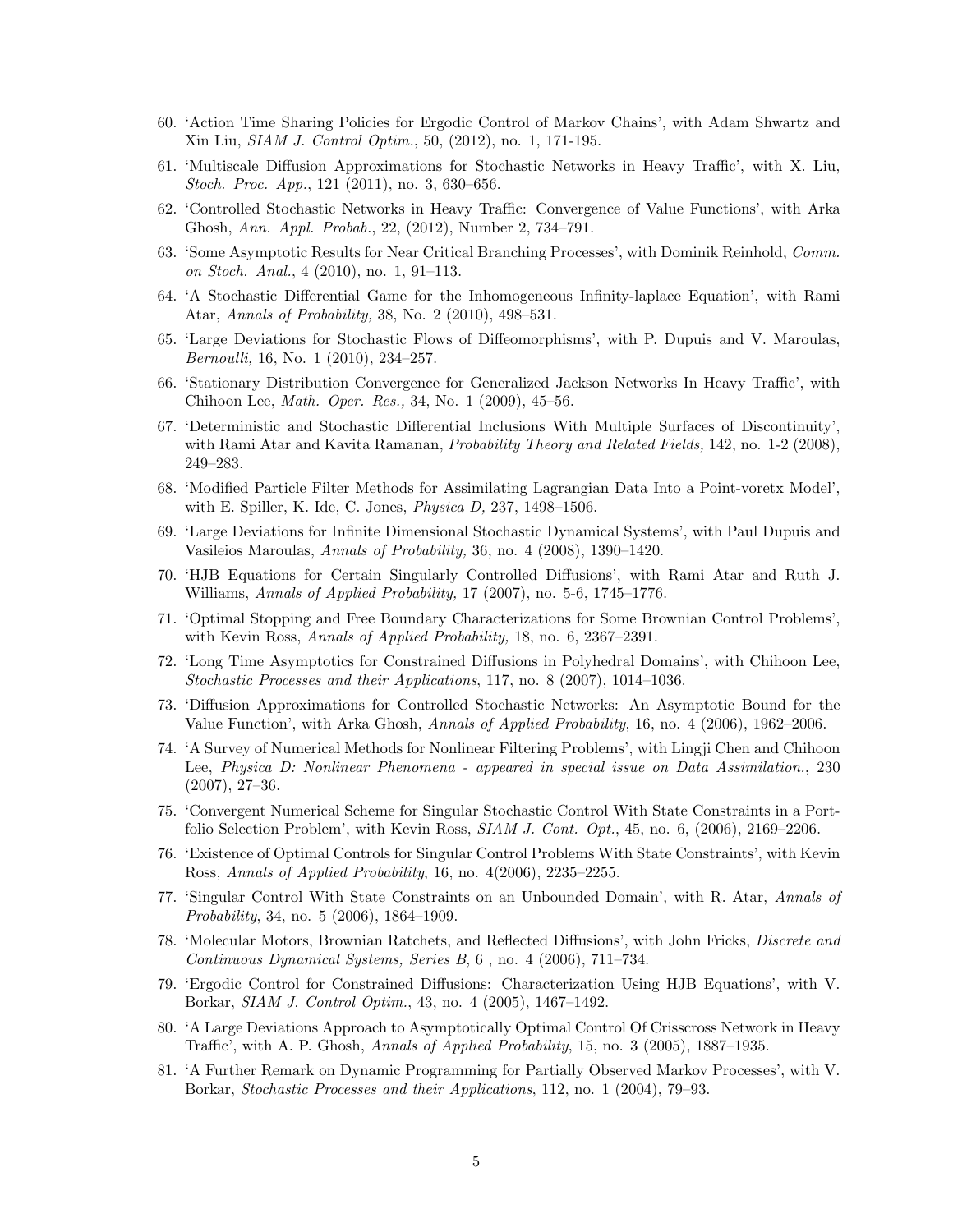- 82. 'Stochastic Differential Equation for tcp Window Size: Analysis And Experimental Validation', with F. Hernández-Campos, V.G. Kulkarni, F. D. Smith, Probab. Engrg. Inform. Sci., 18, no. 1 (2004), 111–140.
- 83. 'Asymptotic Stability, Ergodicity and Other Asymptotic Properties Of The Nonlinear Filter', Annales de l'Institut Henri Poincare: Probabilites et statistiques., 39, no. 6 (2003), 919–941.
- 84. 'Large Deviations for the Empirical Measures of Reflecting Brownian Motion and Related Constrained Processes in  $\mathbb{R}^+$ , with P. Dupuis. *Electronic Journal of Probability*, 8 (2003), 1–46.
- 85. 'An Ergodic Control Problem for Constrained Diffusion Processes: Existence of Optimal Markov Control', SIAM J. Cont. and Opt., 42, no. 2 (2003), 532–558.
- 86. 'Stability Properties of Constrained Jump-diffusion Processes', with R. Atar. Electronic Journal of Probability, 7(2002), 1–31.
- 87. 'On Positive Recurrence of Constrained Diffusion Processes', with R. Atar and P. Dupuis. Annals of Probability, 29, no. 2 (2001), 979–1000.
- 88. 'On Invariant Measures of Discrete Time Filters in the Correlated Signal-noise Case', Annals of Applied Probability, 12, no. 3 (2002), 1096–1113.
- 89. 'Decision-based Collaborative Optimization', with X .Gu, J. Renaud, L. Ashe, S. Batill and L. Krajewski. Journal of Mechanical Design, 124, no. 1, 1–13.
- 90. 'Ergodic Properties of the Nonlinear Filter', Stochastic Processes and their Applications, 95, no. 1 (2001), 1–24.
- 91. 'Worst Case Propagated Uncertainty of Multidisciplinary Systems in Robust Design Optimization', with X. Gu, J.E. Renaud, S.M. Batill, R.M. Brach. *Structural and Multidisciplinary Opti*mization, 20, no. 3 (2000), 190–213.
- 92. 'A Variational Representation for Positive Functionals of an Infinite Dimensional Brownian Motion', with P.Dupuis. Probability and Mathematical Statistics, 20, no. 1 (2000), 39–61.
- 93. 'Markov Property and Ergodicity of the Nonlinear Filter', with A.G. Bhatt and R.L.Karandikar. SIAM Journal on Control and Optimization, 39, no. 3 (2000), 928–949.
- 94. 'Exponential Stability in Discrete Time Filtering for Non-ergodic Signals', with D.Ocone. Stochastic Processes and their applications, 82 (1999), 245–257.
- 95. 'Approximation and Limit Results for Nonlinear Filters over An Infinite Time Interval: Part II, Random Sampling Algorithms', with H. Kushner. SIAM Journal on Control and Optimization, 38, no. 6 (2000), 1874–1908.
- 96. 'Simple Necessary and Sufficient Conditions for the Stability Of Constrained Processes', with P. Dupuis. SIAM Journal on Applied Mathematics, 59 (1999), 1686–1700.
- 97. 'Approximation and Limit Results for Nonlinear Filters over An Infinite Time Interval', with H. Kushner. SIAM Journal on Control and Optimization, 37, no. 6 (1999), 1946–1979.
- 98. 'Robustness of Nonlinear Filters over the Infinite Time Interval', with H. Kushner. SIAM Journal on Control and Optimization, 36 (1998), 1618–1637.
- 99. 'A Limit Theorem for Symmetric Statistics of Brownian Particles', Stochastic Processes and their Applications, 77 (1998), 155–174.
- 100. 'A Nonlinear Filtering Algorithm Based on Approximation Of Conditional Distribution', with H. Kushner. IEEE Trans. Aut. Cont, 45, no. 3 (2000), 580–585.
- 101. 'Exponential Stability of Discrete Time Filters for Bounded Observation Noise', with D. Ocone. System and Control Letters, 30 (1997), 185–193.
- 102. 'The Feynman-stratonovich Semigroup and Stratonovich Integral Expansions in Nonlinear Filtering', with G. Kallianpur. Journal of Applied Math. and Opt., 35 (1997), 91–116.
- 103. 'Two Results on Multiple Stratonovich Integrals', with G. Kallianpur. Statistica Sinica, 7 (1997), 907–922.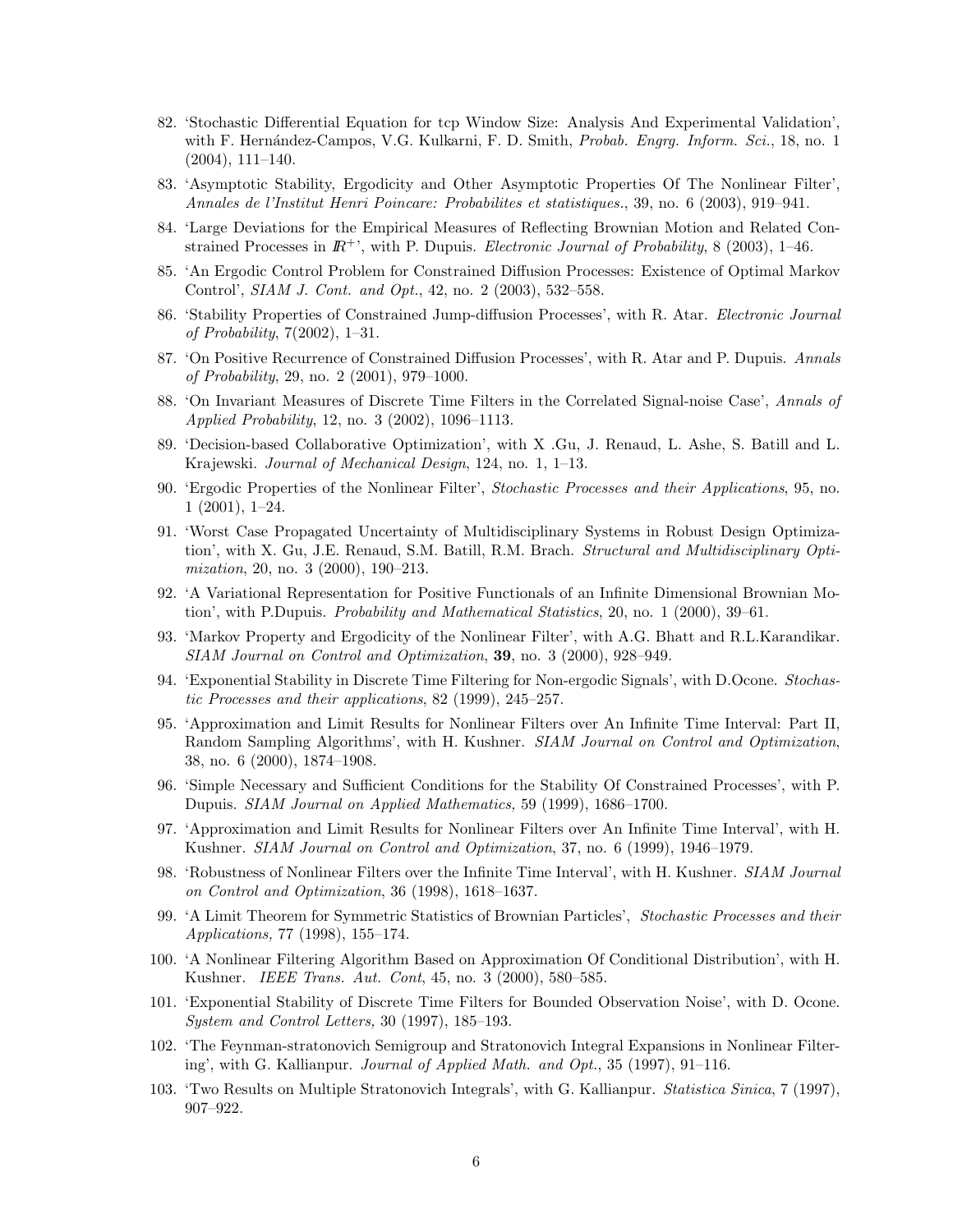- 104. 'A Generalized Hu-meyer Formula for Random Kernels', with G. Kallianpur. Journal of Applied Math. and Opt., 35 (1997), 177–202.
- 105. 'Approximations to Solutions of Zakai Equations Using Multiple Wiener And Stratonovich Expansions', with G. Kallianpur. Stochastics, 3 (1996), 271–315.
- 106. 'Hilbert Space Valued Traces and Multiple Stratonovich Integrals With Statistical Applications', with G. Kallianpur. *Probability and Mathematical Statistics*, 15 (1995), 127–163.

#### C. Refereed Articles in Books and Conference Proceedings.

- 1. 'Augmenting Molecular Images with Vector Representations as a Featurization Technique for Drug Classification', with de Marchi D, In ICASSP 2020-2020 IEEE International Conference on Acoustics, Speech and Signal Processing (ICASSP), 2020 May 4, 956–960.
- 2. 'Feller and Stability Properties of the Nonlinear Filter', The Oxford Handbook of Nonlinear Filtering, edited by D. Crisan and B. Rozovskii, Oxford University Press, 2011.
- 3. 'Asymptotic Results for Near Critical Bienaym-Galton-Watson and Catalyst-Reactant Branching Processes' with D. Reinhold, 2013 Springer Proceedings in Mathematics and Statistics, Springer New York LLC, Vol. 38, p. 41–59.
- 4. 'PFLib an Object Oriented MATLAB Toolbox for Particle Filtering' with L. Chen, C. Lee and R. K. Mehra, 2007 Proceedings of SPIE - The International Society for Optical Engineering. Vol. 6567, 65670S.
- 5. 'HJB Equations for Ergodic Control Problems for Constrained Diffusions in Polyhedral Domains', with V. Borkar, 2005 Proceedings of the 44th IEEE Conference on Decision and Control, and the European Control Conference, CDC-ECC '05, Vol. 2005, p. 6668-6672.
- 6. 'Some Properties of the Nonlinear Filter: Markovity and Ergodicity', with A. G. Bhatt and R.L. Karandikar, 2001 Proceedings of the IEEE Conference on Decision and Control, Vol. 2, p. 1699-1704.
- 7. 'Monte Carlo Algorithms and Asymptotic Problems in Nonlinear Filtering', with H.J.Kushner. Stochastics in finite and infinite dimensions, edited by Hida et. al.; Trends Math., Birkhäuser, Boston, MA , pp. 59–87, (2001).
- 8. 'Representations for Functionals of Hilbert Space Valued Diffusions', with P. Dupuis. Stochastic analysis, Control, Optimization and Applications: A Volume in Honor of W. H. Fleming, edited by W. M. McEneaney, G. Yin and Q. Zhang; Birkhäuser, pp.  $1-20$ , (1999).
- 9. 'Hilbert Space Valued Traces and Multiple Stratonovich Integrals With Statistical Applications', with G. Kallianpur. *Stochastic Analysis on Infinite Dimensional Spaces*, edited by H. Kunita, H. H. Kuo; Pitman research notes in Math, pp. 26–32, (1994).
- 10. 'Assimilating Data into Models', with E. Friedlander, C. Guider, C. KRT Jones, J. Maclean, Handbook of Environmental and Ecological Statistics, eds. Gelfand, A.E., Fuentes, M., Hoeting, J.A. and Smith, R.L., CRC Press, 2017.
- 11. 'Resource Sharing Networks and Brownian Control Problems', with M. Conroy. Modeling, Stochastic Control, Optimization, and Applications. The IMA Volumes in Mathematics and its Applications, vol 164, eds. Yin G., Zhang Q., Springer, 2019.

#### D. Papers Submitted for Publication.

- 1. 'Empirical Measure Large Deviations for Reinforced Chains on Finite Spaces', with A. Waterbury.
- 2. 'The Inert Drift Atlas Model', with S. Banerjee and B. Estevez.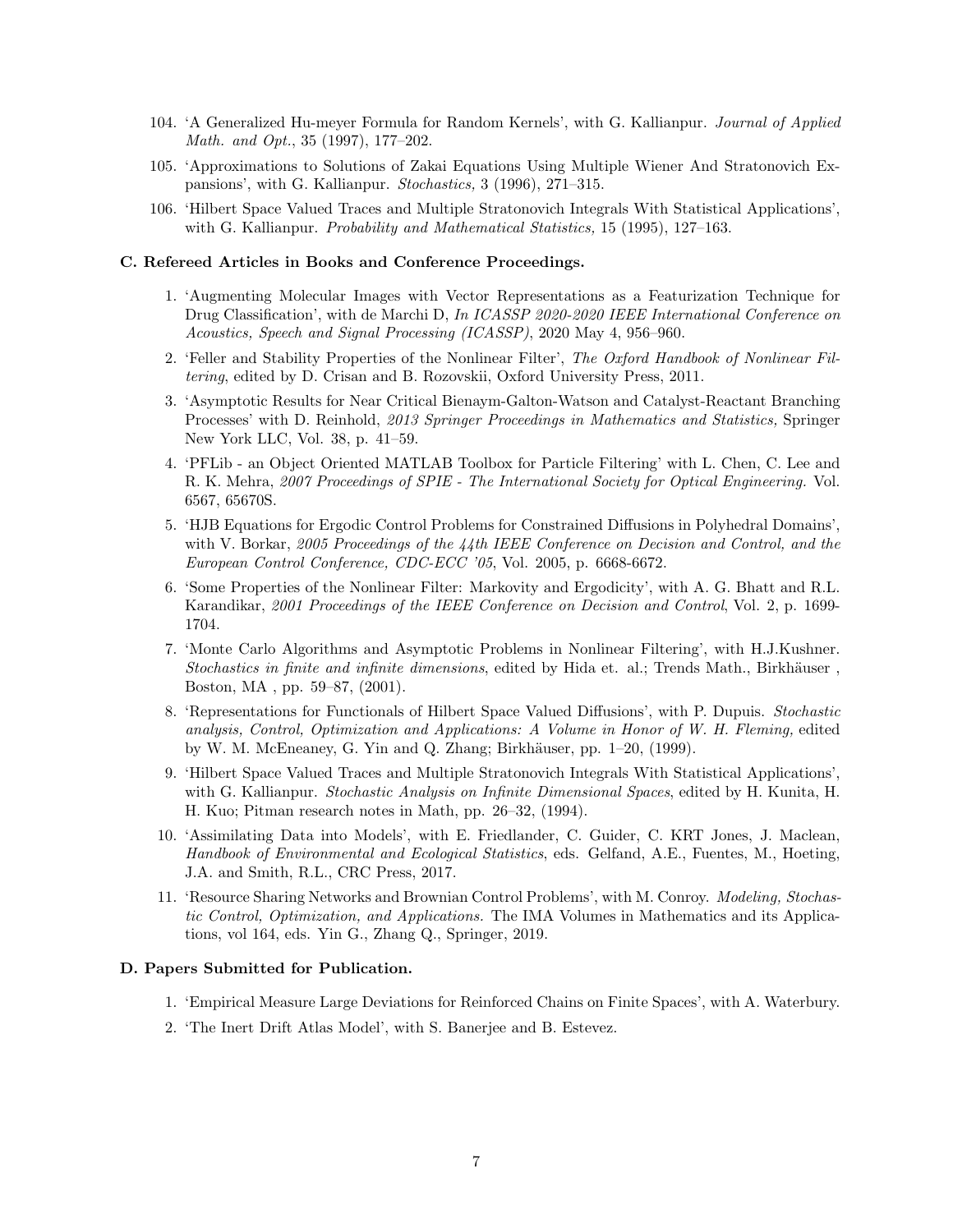## Contracts and Grants

#### Current.

- 1. PI on Research and Training Group award, 'RTG: Networks: Foundations in Probability, Optimization and Data Sciences', (NSF-DMS 2134107)', May 15, 2022 – April 30, 2027, co-PI: S. Bhamidi, M. Olvera-Cravioto, V. Pipiras, Q. Tran-Dinh, co-I: S. Banerjee, N. Fraiman, Y. Li. Total award amount: \$ 2, 321, 764.
- 2. PI on Research Grant, 'Large deviation problems for some interacting particle systems', May 15, 2019 – May 14, 2022, NSF grant DMS-1853968. Total award amount: \$ 165,000.
- 3. Co-PI on Research Grant (joint with S. Lu), 'Optimization and Equilibria with Expectation Functions: Analysis, Inference and Sampling', Sep 1, 2018 – Aug 31, 2021, NSF grant DMS-1814894. Total award amount: \$ 272,407.

#### Completed.

- 3. PI on Research Grant, 'Nonlinear Markov processes, large weakly interacting particle systems, and applications', Aug 1, 2013–July 31, 2018, NSF grant DMS-1305120 . Total award amount: \$ 299,999.
- 4. Co-PI on Research Grant, 'Information Metrics for Reliable Uncertainty Quantification in Materials', October 1, 2015– March 30, 2017, DARPA grant W911NF-15-2-0122, joint with P.Dupuis, J. Doll (Brown U.), P. Bandaru, D. Tartakovsky (UC-San Diego), P. Plechac, D. Vlachos(U. Delaware), M. Dobson, M. Katsoulakis (U. Mass.). UNC Award Amount: \$173,598.
- 5. PI on Research Grant, 'Theory and Applications of Weakly Interacting Markov Processes', July 1, 2014–June 30, 2017, ARO grant W911NF-14-1-0331. Total award amount: \$ 432,381.
- 6. PI on Research Grant, 'Topics in the Theory and Applications of Stochastic Analysis', July 1, 2010–March 15, 2015, ARO grant W911NF-10-1-0158. Total Award Amount: \$ 491,278.
- 7. Co-PI on Research grant, 'Stochastic algorithms for countering chemical and biological threats', Oct 1, 2010–June 30, 2015, joint with J.Hannig and M.R. Leadbetter, NSF grant DMS-1016441. Total award amount: \$ 864,273.
- 8. PI on Conference grant, 'Seminar on Stochastic Processes 2013', January 1, 2013 December 31, 2015.
- 9. PI on Research Grant, 'Scaling limits for some stochastic control problems with applications to stochastic networks', Aug 15, 2010–July 31, 2014, NSF grant DMS-1004418. Total award amount: \$ 311,261.
- 10. Co-I on Research Grant, 'Emerging Frontiers in 3D Breast Cancer Tissue Test Systems', Nov 1, 2007 - Aug 31, 2011, NSF-EFRI grant (with R. Leadbetter, subcontract from Clemson University). Total Award Amount: \$400,187.
- 11. Co-PI on Research grant, 'Blind control of stochastic networks and heavy traffic', Aug 1, 2009– July 31, 2013, US-Israel Binational Science Foundation grant No. 2008466, joint with R. Atar, A. Schwartz. Total award amount: \$76,000.
- 12. PI on Research Grant, 'Some Topics in Stochastic Control', July 1, 2007 –June 30, 2010, ARO grant W911NF-0-1-0080. Total Award Amount: \$268,437.
- 13. PI on Research Grant, 'Topics in the Theory and Applications of Stochastic Analysis', July 1, 2004 - June 30, 2007, ARO grant W911NF-04-1-0230. Total award amount: \$229,133.
- 14. PI on Research Contract, 'Advanced Computational Algorithms for Nonlinear Filtering for Real Time Environment', August 27, 2004 - August 26, 2006, Scientific Systems Co. (Subcontract for ARMY STTR Phase II, Contract W911NF-04-C-0108 ). Total award amount: \$209,909.
- 15. PI on a grant for a minisymposium, 'A minisymposium on Brownian motors and protein dynamics', July 11-15, 2005, ARO grant W911NF-05-1-0057. Total award amount: \$15,012.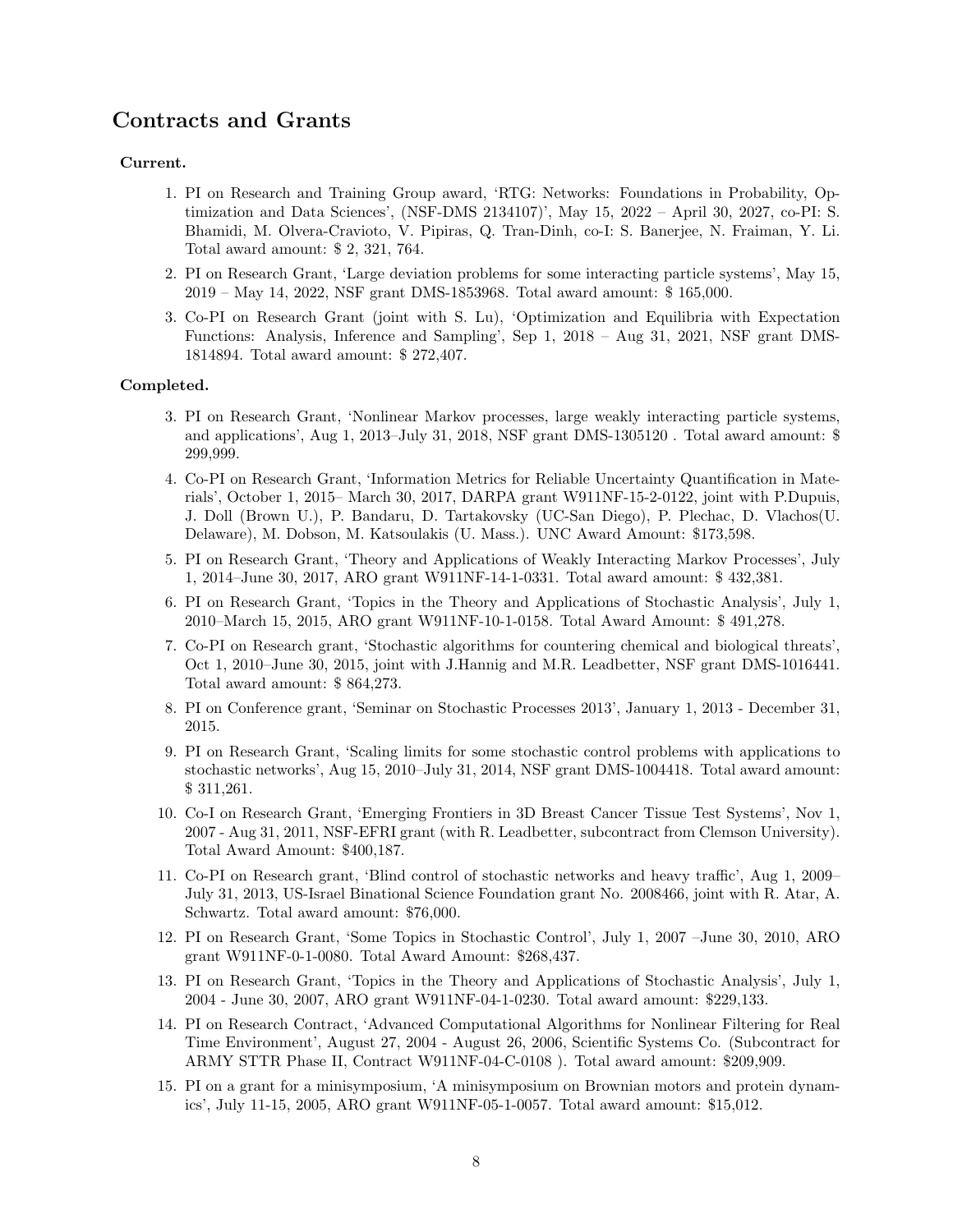- 16. PI on Research Contract, 'Advanced Computational Algorithms for Nonlinear Filtering for Real Time Environment', July 1, 2003 - Jan 31, 2004, Scientific Systems Co. (Subcontract for ARMY STTR Phase I, Contract DAAD19-03-C-0072). Total award amount: \$29,996.
- 17. PI on a grant for the conference, 'Graduate Student Conference in Probability', March 1, 2009–Feb 28, 2011, NSF grant DMS-0856188. Total award amount: \$12,000
- 18. PI on the Research Grant, 'IBM Junior Faculty Development Award, UNC -Chapel Hill', January 1 - December 31, 2001, Total Award Amount: \$5,000.
- 19. PI on the Research Grant, 1999-2000, 'Infinite Time Horizon Problems in Nonlinear Filtering', Faculty Research Program, Office of Research, University of Notre Dame. Total award amount: \$7,460.
- 20. Co-PI on the Research Grant, 1998-2001, 'Simulation Uncertainity in Multidisciplinary Design', NSF-DMI-9812857 (with Batill, S., Brach, R., Renaud, J.). Total award amount: \$416,844.
- 21. Co-PI on the Research Grant, 1996-1998, 'Nonlinear Filtering Approachs to Multitarget Tracking', ONR Grant N00014-96-1-0279 (with Breidt, J., Carriquiry, A., Kliemann, W., Mirkovic, D., O'Donnell, B.). Total award amount: \$604,342.

## Other Awards

- *VAJRA Faculty Fellowship*, May 2022-July 2022, Science and Engineering Research Board, Department of Science and Technology, Govt. of India.
- Structured Quartet Research Ensembles Award, American Institue of Mathematics, Summer 2021 (joint award with Xin Liu, Cindy Greeenwood, Amber Puha, Anuj Mubayi, and Yunan Liu).
- Nelder Visiting Fellowship, Imperial College, Jan 1-March 31, 2020.
- London Mathematical Society, visit to U.K. grant, Feb 1- March 31, 2020, grant to give lectures at Imperial College London, University of Oxford, University of Cambridge.
- Visiting Professor, International Center for Theoretical Science, Tata Institute of Fundamental Research, Oct 4 - Dec 15, 2019.
- Visiting Professor, Department of Electrical Engineering, Technion, Israel, Aug 24-Sep 24, 2019.
- Senior Faculty Research and Scholarly Leave, Jan 1 June 30, 2020.
- Visiting Fellowship, Faculty of Science and Technology, University of Macau, Taipa, Macau, China, June 30 - July 4, 2018.
- Summer Fellowship, Université de Nice Sophia-Antipolis Laboratoire Dieudonné, Summer 2010.
- Faculty Fellow associated with the program "Stochastic Dynamics", Statistical and Applied Mathematical Sciences Institute, Fall 2009.
- Visiting Associate Professor of Applied Mathematics, Division of Applied Mathematics, Brown University, March 15 - May 15, 2005.
- Faculty Fellow associated with the program "Data Assimiliation for Geophysical Systems", Statistical and Applied Mathematical Sciences Institute, Spring 2005.
- Summer Fellowship, Department of Electrical Engineering, Technion, Israel Institute of Technology, May-August 2003.
- Travel Award, conference on 'Geometry and Analysis of Loop Spaces', organized by Professors M. Rockner and S. Stolz, Mathematisches Forschungsinstitut Oberwolfach, Germany, April 25 - May 1, 1999.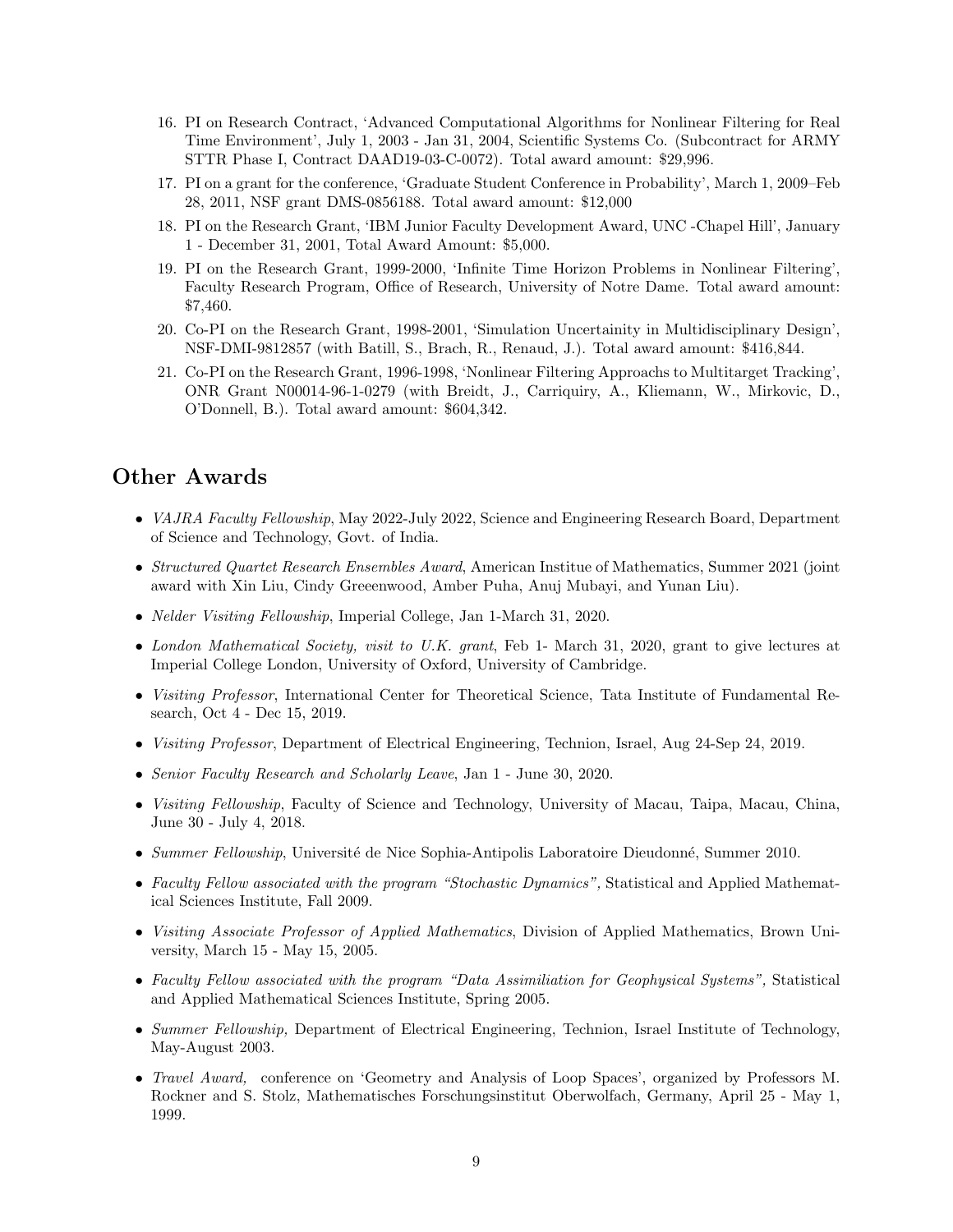# Professional Activities

### A. Editorial Work:

- Associate Editor. Proceedings of the American Math Society, Feb 2022–.
- Associate Editor. Potential Analysis, Oct 2020 .
- Associate Editor. *Math. Oper. Res.*, Sep  $2020 -$ .
- Associate Editor. SIAM Journal on Control and Optimization, Jan 2008 .
- Associate Editor. Applied Math and Optimization, Dec  $2016 -$ .
- Associate Editor. Infinite Dimensional Analysis, Quantum Probability and Related Fields, June  $2021 - .$
- Associate Editor. *Involve*, Dec  $2008 -$ .
- Associate Editor. Ann. App. Prob.,  $2013 2018$ .
- Associate Editor. Sankhya, Series A,  $2007 2018$ .
- Associate Editor. Bernoulli, 2009 2016.
- Associate Editor. Electronic Journal of Probability and Electronic Communications in Probability, 2007 – 2012.

### B. Committees:

- Permanent member of the Scientific Committee of the Seminar on Stochastic Processes.
- IMS Committee on Special Lectures 2020-2023.
- Program Committee, *INFORMS Applied Probability Conference*, July 3-5, 2019, Brisbane, Australia.
- IMS Committee on Travel Awards 2015-2018.
- IMS Committee on Nominations 2013-2014 and 2014-2015.
- Program Committee, IMS Asia Pacific Rim Meeting, 2016 and 2018.
- Program Committee, *INFORMS Applied Probability Conference*, July 6–8, 2011, Stockholm, Sweden.
- Program Committee, IISA Conference in Probability and Statistics, April 21-24, 2011, Raleigh, NC.

### C. Reviewing:

- Grant Panels: NSF-DMS (January 2009), NSF-CMMI (December 2010), NSF-DMS (January 2011), NSF-DMS (December 2020), NSF-DMS (December 2021).
- Grant Applications: National Science Foundation, National Security Agency, Army Research Office, Air Force Office of Scientific Research, US-Israel BSF, Banff International Research Station (BIRS), Pacific Institute for the Mathematical Sciences (PIMS), National Scientific Research Council, Romania, Research Grants Council (RGC) of Hong Kong, Swiss National Science Foundation.

### D. Conferences:

- Co-organizer (with Jonathan Mattingly) of the Seminar on Stochastic Processes 2013, March 14th - 16th, 2013.
- Co-organizer (with Rajeeva Karandikar) of the VIMSS-SAVI workshop Topics in Probability, Chennai Math Institute, Chennai, December 18-20, 2012.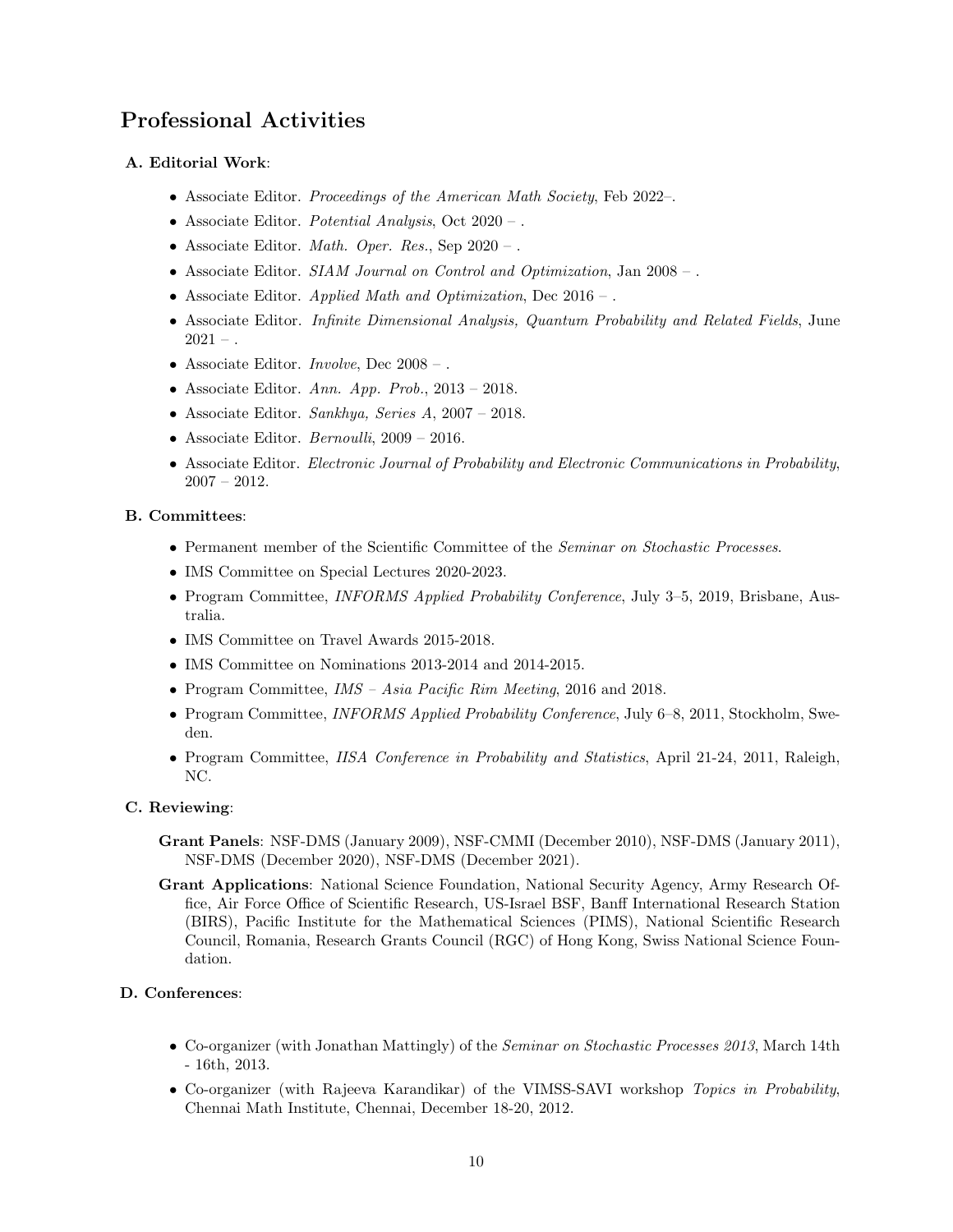- Co-organizer of the 2012 Southeastern Probability Conference, May 14-15, 2012, Duke University, NC.
- Organizer of an invited session on "Stochastic Networks" at International Workshop on Applied Probability, June 11-14 (2012), Jerusalem, Israel.
- Co-Organizer( with A. Sommese) of CAM Workshop entitled 'Emerging Directions in Probability and Statistics', Spring 2008.
- Organizer of an invited session on "Stochastic Control of Networks in Heavy Traffic" at 13th INFORMS, Applied Probability Conference, Ottawa, Canada, July 6-8, 2005.
- Co-organizer (with Harry Chang, ARO) of a minisymposium on "Brownian Motors and Protein Dynamics" at 2005 SIAM Annual Meeting, New Orleans, LA, July 11-15, 2005.
- Co-organizer (with Montse Fuentes, NCSU) of a mini-workshop on "Bridging Statistical Approaches and Sequential Data Assimilation" at Statistical and Applied Mathematical Sciences Institute, June 27, 2005.
- Organizer of an invited session on Stochastic Control at Fifteenth International Symposium on Mathematical Theory of Networks and Systems, University of Notre Dame, August 12-16, 2002.

#### E. Professional Organizations:

Member of Institute of Mathematical Statistics(IMS), American Math Society(AMS), Society for Industrial and Applied Mathematics(SIAM), and Institute of Operations Research and Management Sciences(INFORMS).

- F. Served on examination jury for Habilitation a diriger les recherches (H.D.R.), for Dr. Sylvain Rubenthaler, Université de Nice-Sophia Antipolis, entitled Probabilités : aspects theoriques et applications en  $Filtrage$  non linéaire, systémes de particules et processus stochastiques. (June 2010)
- G. Coordinator for The Virtual Institute for Mathematical and Statistical Sciences (VI-MSS) at SAMSI, (2011-2013).

## Professional Service (within UNC)

#### A. University Administrative Service:

- Interim Director, Chairs Leadership Program (July 2021-June 2022).
- Instructional Budget Advisory Committee, CAS, Fall 2021.
- Committee on Race-Neutral Strategies (Oct 2018 -Dec 2021).
- Chancellor's Science Scholars Executive Advisory Board (2018-2020).
- Chancellor's Science Scholars Application Reader (for the 2019 cohort).

#### B. Departmental Administrative Service:

- Department Chair, July 2014 -June 2019.
- Member of many promotions and reappointment committees.
- Member of many junior faculty mentoring committees.
- Member of the (STOR Faculty) Advisory Committee, July 2009 June 2019.
- Director of Undergraduate Studies, June 2003-June 2004.
- Member of the Teaching Assignments Committee, July 2003 June 2019.
- Faculty Advisor for the Mathematical Decision Sciences Program, August 2000 June 2014.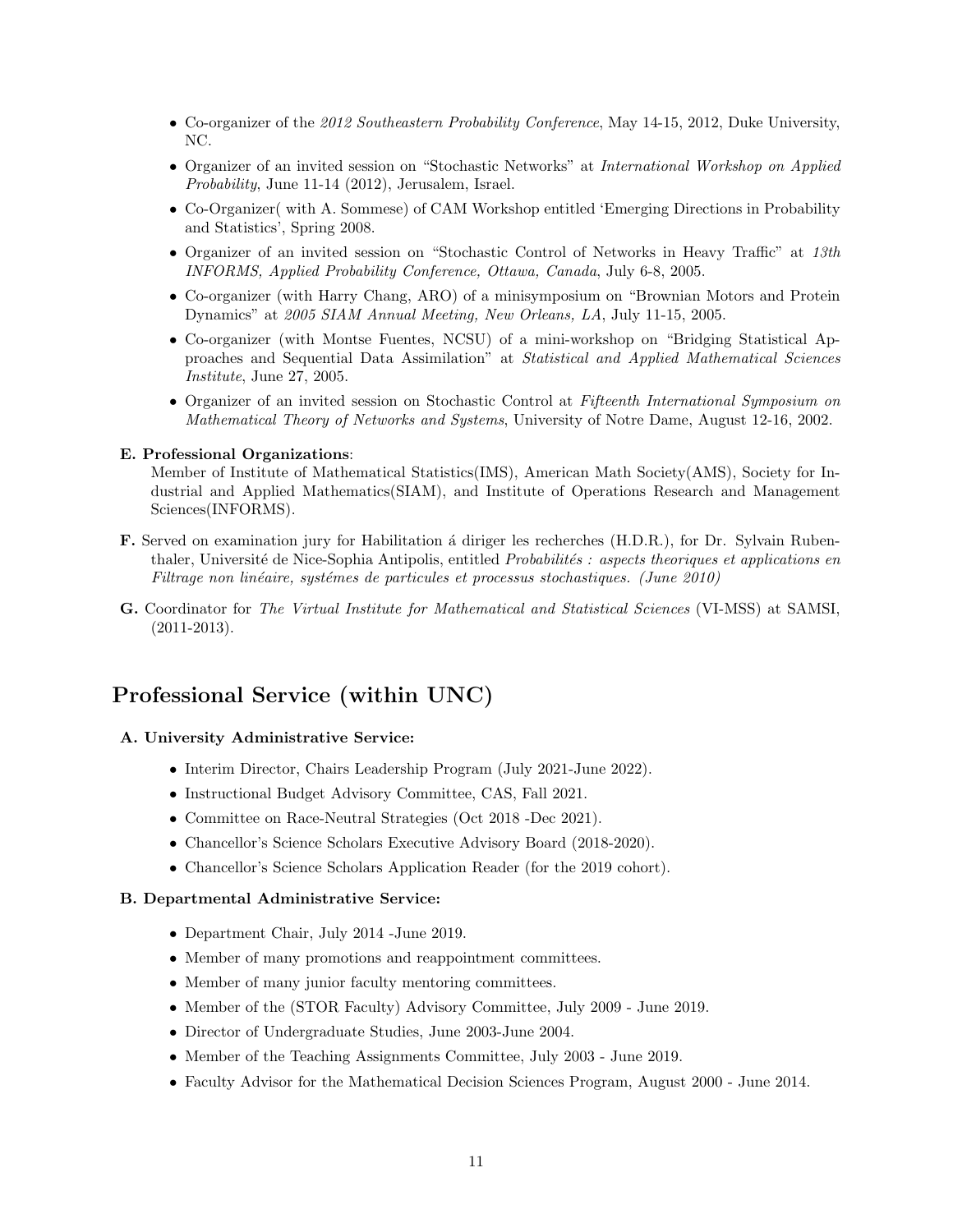## Mentoring

### A. Ph.D Students (completed):

- John Fricks (Graduated May 2004), Biomolecular Motors and Diffusion Ratchets. NSF postdoctoral fellow, Dept of Mathematics, University of North Carolina, August 2004-August 2005; Assistant Professor, Dept of Statistics, Pennsylvania State University, August 2005-2011. Associate Professor, August 2011–July 2016; School of Mathematical and Statistical Sciences, Arizona State University, August 2016–
- Arka Ghosh (Graduated May 2005), *Controlled Stochastic Network in Heavy Traffic.* Assistant Professor, Department of Statistics, Iowa State University, August 2005–2011. Associate Professor, August 2011–
- Kevin Ross (Graduated May 2006), *Numerical Approximations for Some Stochastic Singular* Control Problems. VIGRE Postdoctoral Fellow, Stanford University, August 2006-2009. Swathmore College, August 2009 – July 2012. Assistant Professor, Cal. Poly. August 2013–
- Chihoon Lee (Graduated May 2008), Long Time Stability and Control Problems for Stochastic Networks in Heavy Traffic. Assistant Professor, Colorado State University, August 2008-2014, Associate Professor 2014-15; Associate Professor, Stevens Institute of Technology, 2015–.
- Vasileios Maroulas (Graduated May 2008), Small noise Large Deviations for Infinite Dimensional Stochastic Dynamical Systems. Postdoctoral fellow, joint appointment, Institute for Mathematics and its Applications, University of Minnesota and Lockheed Martin, August 2008-2010. Assistant Professor, University of Tennessee, August 2010-July 2016, Associate Professor 2016–
- Xin Liu (Graduated May 2011), *Multiscale Diffusion Approximations for Stochastic Networks* in Heavy Traffic, Postdoctoral fellow, joint appointment, Institute for Mathematics and its Applications and University of Minnesota, August 2011- July 2013. Assistant Professor, Clemson University, August 2013–
- Dominik Reinhold (Graduated May 2011), Asymptotic Behavior of Near Critical Branching Processes, Assistant Professor, Clark University, August 2011–July 2015; Research Assistant Professor, Department of Biostatistics & Informatics, University of Colorado Denver, Anschutz Medical Campus, August 2015–
- Jiang Chen (Graduated May 2013), Some Topics in Large Deviations Theory for Stochastic Dynamical Systems, CEO, Zhiliao Creation Educational Technology, August 2013 –
- Xuan Wang (Graduated May 2014, co-advised with S.Bhamidi), Some Asymptotic Problems for Dynamical Random Graphs, Postdoctoral Fellow, Indiana University, August 2014-May 2016; Data Scientist, Data Bricks, July 2016–
- Abhishek Pal Majumder (Graduated May 2015, co-advised with Jan Hannig), Long Time Asymptotics of Some Weakly Interacting Particle Systems and Higher Order Asymptotics of Generalized Fiducial Distribution, Postdoctoral Fellow, University of Copenhagen, August 2015-May 2017.
- Ruoyu Wu (Graduated May 2016), Some Asymptotic Results for Weakly Interacting Particle Systems, Postdoctoral Fellow, Brown University, July 2016-June 2018; U. Michigan July 2018- June 2020; Assistant Professor, Iowa State University, July 2020–.
- Eric Friedlander (Graduated May 2018), Mean-Field Methods in Large Stochastic Networks, Postdoctoral Fellow, University of Chicago, Department of Ecology and Evolution, August 2018-
- Yang Yu (Graduated May 2019, co-advised with Shu Lu), Analyzing Sampling in Stochastic Optimization: Importance Sampling and Statistical Inference. Data Scientist, Google, August 2019-
- Adam Waterbury (Graduated May 2021, co-advised with Nicolas Fraiman), Asymptotics and Approximation of Quasi-Stationary Distributions. Postdoctoral Fellow, University of California at Santa Barbara, Department of Statistics and Applied Probability.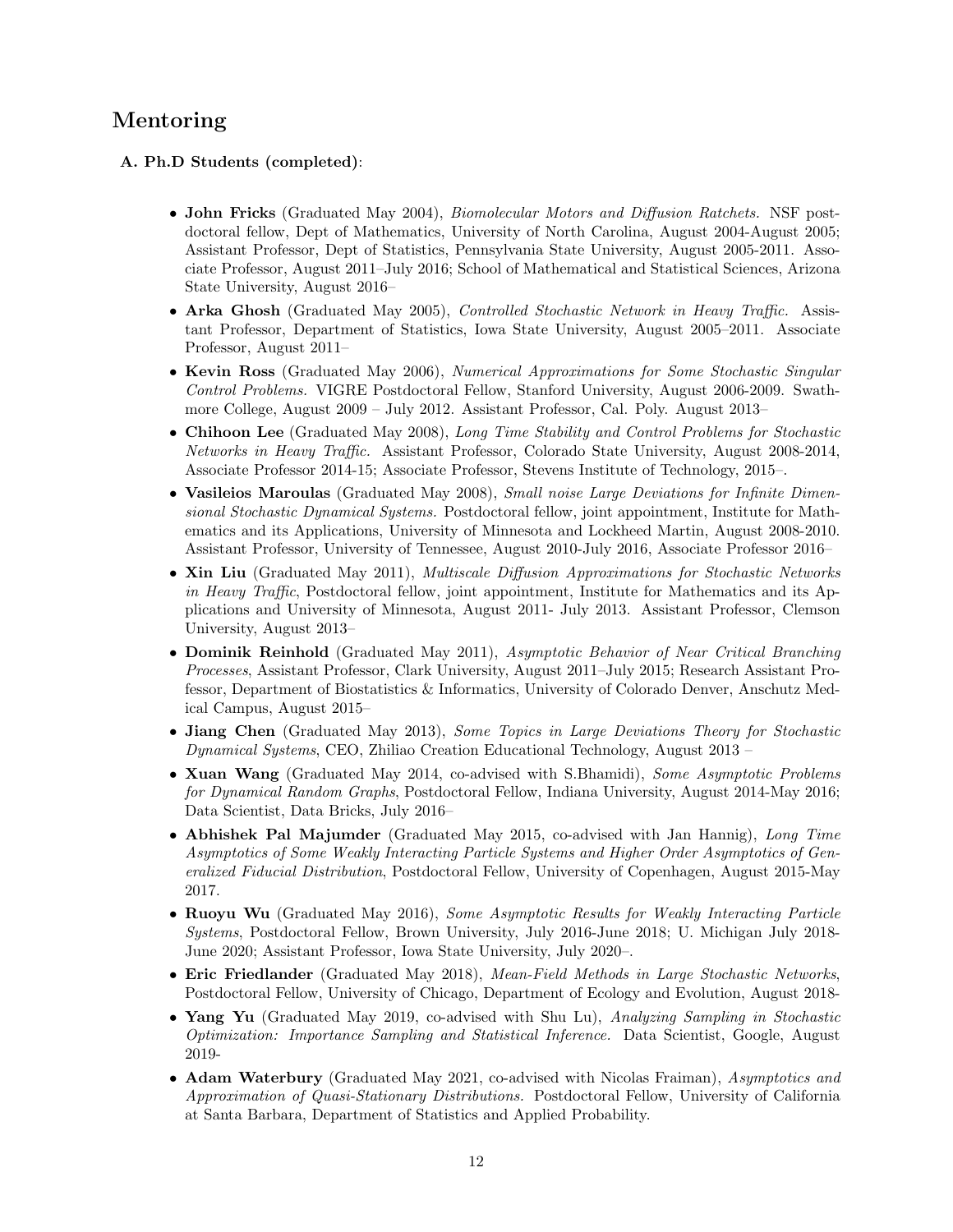- Michael Conroy (Graduated May 2021, co-advised with Marianna Olvera-Cravioto), Rare Event Analysis for Some Branching Process and Interacting Particle Models. Postdoctoral Fellow, University of Arizona, Department of Mathematics.
- Miheer Dewasker (Graduated May 2021, co-advised with Shankar Bhamidi and Andrew Nobel), High-dimensional Problems in Statistics and Probability: Correlation Mining and Distributed Load Balancing. Postdoctoral Fellow, Duke University, Department of Statistical Science.

### B. Ph.D. Students (current):

Ben Estevez (joint with Sayan Banerjee, expected graduation May 2024), Pavlos Zoubouloglu (expected graduation May 2024).

### C. Postdoctoral Fellows:

- Sergio Almada-Monter (2011-2013)
- Xiaoming Song(2011-2013)
- Chia Ying Lee $(2011-2013)$
- Subhamay Saha(2013-2014)
- Louis Fan(2014-2015)
- Dane Johnson (2015-2017)
- Michael Perlmutter (2016-2017)

### D. Masters Students:

- M. R. Jahan-Parvar (Graduated Dec 2003) Portfolio Choice with Multifactor Volatility.
- E. Undergraduate Honors/Research Projects: Joe Zappa (Spring 2011), Nathan Vos (Spring 2012), Anqi Feng (Fall 2013), Nate McClintock(Spring 2018), Daniel de Marchi (Spring 2019), Maanya Cheekati (Spring 2021), Bob White Jr. Payne(Spring 2021).

### F. Member of (approximately) thirty Ph.D committees.

# Selected Invited Talks

- 1. Near Equilibrium Fluctuations for Certain Supermarket Models, SNAPP virtual seminar, August 30, 2021.
- 2. Stochastic Control Methods in the Theory of Large Deviations, A mini-course (eight two hour lectures) at Imperial College, Jan 16-Mar 5, 2020.
- 3. London Mathematical Society Grant Talks, A series of three talks at Imperial College, University of Cambridge, and University of Oxford on topics in large deviations.
	- Uniform Large Deviation Estimates for SDE in Banach Space, Imperial College London, January 21, 2020.
	- Empirical Measure and Small Noise Asymptotics under Large Deviation Scaling for Interacting Diffusions, University of Cambridge, February 25, 2020.
	- Empirical Measure and Small Noise Asymptotics under Large Deviation Scaling for Interacting Diffusions, University of Oxford, March 2, 2020.
- 4. Weak Convergence Methods in Large Deviation Problems, A series of three lectures, Indian Institute of Technology, Bombay, Nov. 18-21, 2019.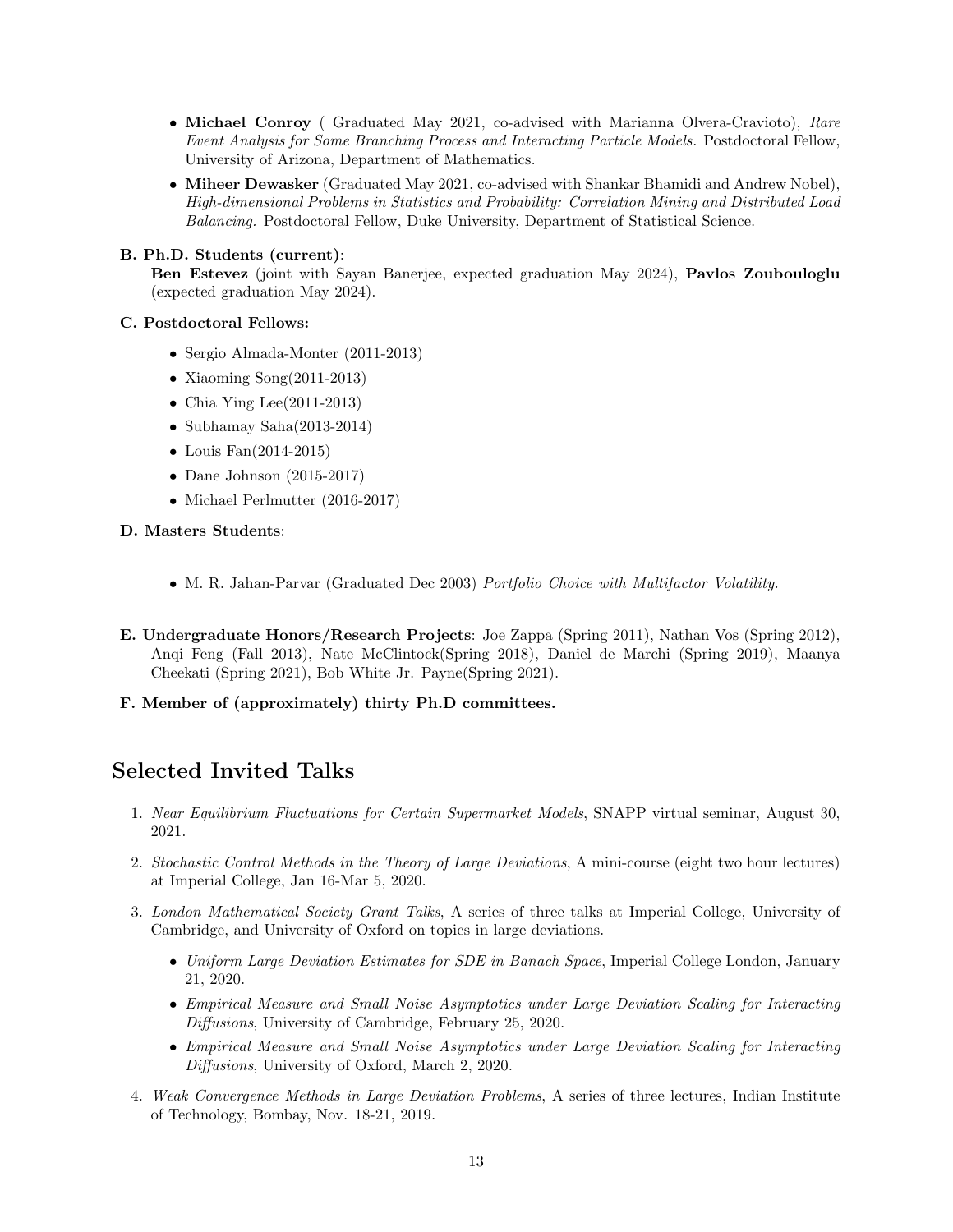- 5. Weak Convergence Methods in Large Deviation Problems, A series of three lectures, International Center for Theoretical Sciences, TIFR, Bangalore, October 11-16, 2019.
- 6. On Some Calculus of Variations Problems for Rare Event Asymptotics, BIRS-CMO workshop, "Scaling Limits of Dynamical Processes on Random Graphs, Oaxaca, Mexico, May 19-May 24, 2019.
- 7. Diffusion Approximations for Controlled Queuing Systems, Workshop on Operations Research of Biological Systems, The Abdus Salam International Center for Theoretical Physics, Trieste, Italy, 9-14 July 2018.
- 8. Large Deviations from the Hydrodynamic Limit for a System with Nearest Neighbor Interactions, A Symposium on Optimal Stopping, Rice University June 25-29, 2018.
- 9. Control Policies Approaching HGI Performance in Heavy Traffic for Resource Sharing Networks. IMA Workshop – Queueing and Networks, Part of the 2017-18 Major Program on Modeling, Stochastic control, optimization, and related applications, May 14-18, 2018.
- 10. Large and Moderate Deviation Problems for Weakly Interacting Markov Processes. The 8th International Conference on Stochastic Analysis and Its Applications, June 13–17, 2016, Beijing, China.
- 11. Infinity Laplacian and Stochastic Differential Games. Quasilinear PDEs and Game Theory, December 2-4, 2013, Institut Mittag-Leffler and Uppsala University, Sweden.
- 12. Large Deviations and Variational Representations for Infinite Dimensional Systems. IMA Annual Program Year Workshop, Theory and Applications of Stochastic PDEs January 14-18, 2013, IMA Minnesota.
- 13. Some Variational Formulas for Space-Time Brownian Motions and Poisson Random Measures, Thirty Third Midwest Probability Colloquium, October 13-15, 2011, Northwestern University, Evanston, IL.
- 14. Variational Representations and Large Deviations, 2009 Barrett Lectures at The University of Tennessee, April 17 - 18, 2009.
- 15. Diffusion Approximations for Controlled Stochastic Networks, Stochastic Networks Conference, Ecole Normale Superieure, Paris, June 23-28, 2008.
- 16. Elliott-Kalton stochastic differential games associated with the infinity Laplacian, Seminar on Stochastic Processes, University of Delaware, April 3-5, 2008.
- 17. Singular Control with State Constraints, Recent Advances in Probability, Indian Statistical Institute, Kolkata, Decemeber 11 - 15, 2007.
- 18. Singular Control with State Constraints, Conference on Stochastic Networks, University of Illinois at Urbana-Champaign, June 19-24, 2006.
- 19. Brownian Control Problems and Singular Control with State Constraints, AMS-India conference, Bangalore , India, Dec 17 - 20, 2003.
- 20. Ergodic Properties of the Nonlinear Filter, Filtering Theory and Applications, Edmonton, Canada, July 25 - 30, 2002.
- 21. Large Deviations for the Empirical Measures of Constrained Markov Processes, The Fourth International Symposium on Probability and its Applications, Banff, Canada, July 31 - August 2, 2002.
- 22. Asymptotic Problems in Nonlinear Filtering, Conference on Stochastic Control Theory and its Applications, Mathematical Research and Conference Center, Bedlewo, Poland, 3 - 8 June, 2002.
- 23. Empirical Measure Large Deviation Principle for Constrained Processes, Workshop on the Skorokhod Problem, Bedlewo, Poland, July 16-21, 2001.
- 24. Ergodic Problems in Nonlinear Filtering, Workshop on particle systems and filtering, Centre Emile ´ Borel, Institut Henri Poincaré, June, 18-20, 2001.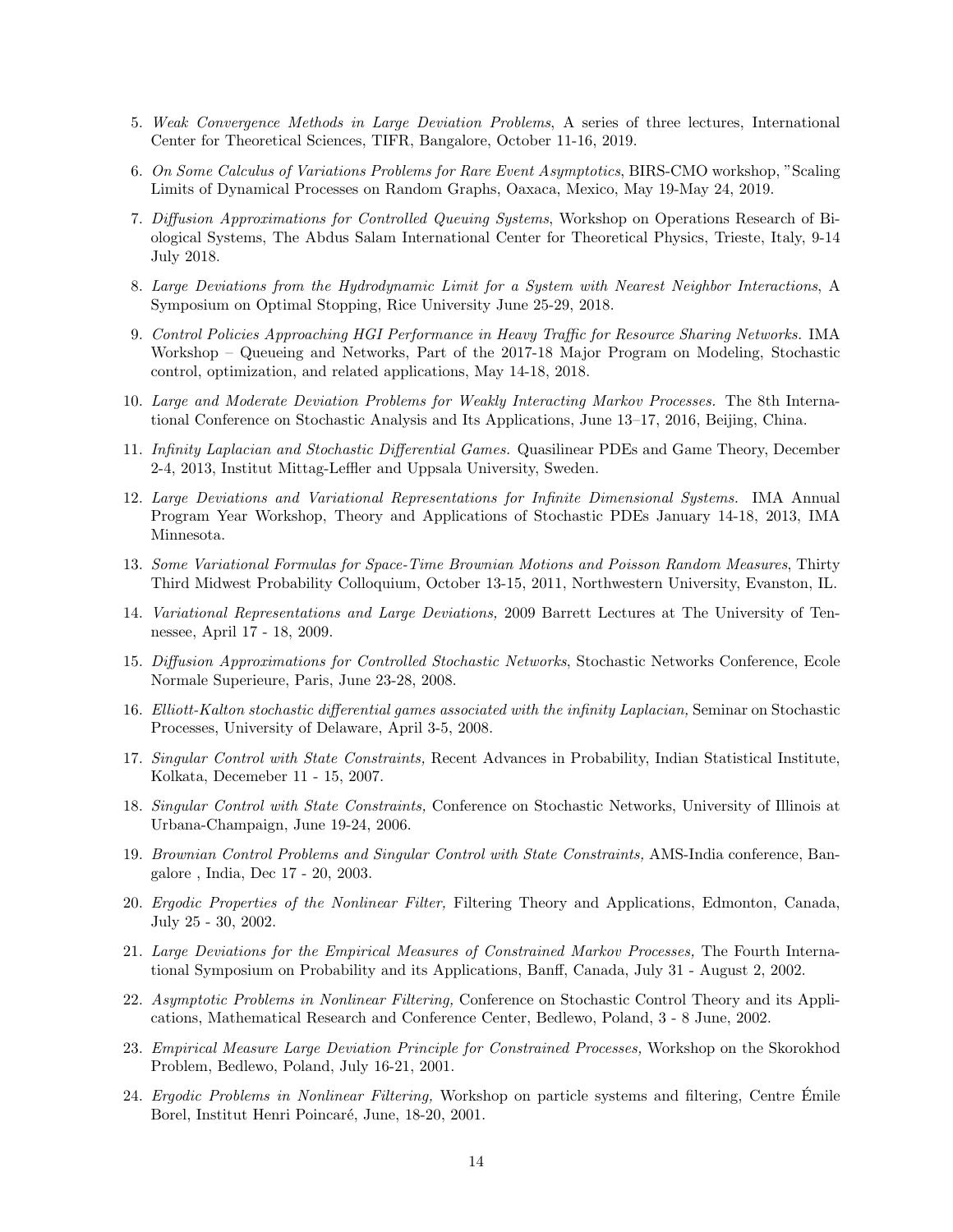## Other Invited Talks

- Domains of Attraction of Invariant Distributions of the Infinite Atlas Model, A conference on Probability & Stochastic Processes in honor of R.L. Karandikar, March 30, 2022. (Virtual)
- A Glimpse into the World of Probability, Scholastic Test of Excellence in Mathematical Sciences (STEMS) Lecture Series, Chennai Math. Institute, Nov 14, 2020.
- Near Equilibrium Fluctuations For Certain Supermarket Models, INFORMS Annual Meeting (Virtual), Nov 7-13.
- On Some Calculus of Variations Problems for Rare Event Asymptotics, TIFR Centre for Applicable Mathematics, Bangalore, Nov 29, 2019.
- On Some Calculus of Variations Problems for Rare Event Asymptotics, Tata Institute of Fundamental Research, Mumbai, Nov 19, 2019.
- Empirical Measure and Small Noise Asymptotics under Large Deviation Scaling for Interacting Diffusions, Indian Statistical Institute, Bangalore, Oct 21, 2019.
- JSQ, LDP and the Golden Ratio, The 20th INFORMS Applied Probability Society Conference, Brisbane Australia, July 3-5, 2019.
- Large Deviations from the Hydrodynamic Limit for a System with Nearest Neighbor Interactions, The 5th IMS Asia Pacific Rim Meeting (IMS-APRM), Singapore, June 2629, 2018.
- Large Deviations from the Hydrodynamic Limit for a System with Nearest Neighbor Interactions, The 12th AIMS Conference on Dynamical Systems, Differential Equations and Applications, July 5 - July 9, 2018 Taipei, Taiwan.
- Scaling Limits for Large Stochastic Networks. The 39th Conference on Stochastic Processes and their Applications, July 24-28, 2017, Moscow, Russia.
- Control of Large Stochastic Networks With Mean Eld Interaction. World Congress in Probability and Statistics, July 11–15, 2016, The Fields Institute, Toronto.
- Moderate Deviation Principles for Weakly Interacting Particle Systems. The 4th Institute of Mathematical Statistics Asia Pacific Rim Meeting, The Chinese University of Hong Kong, June 27-30, 2016.
- On Some Free Boundary Problems for Stochastic Systems. AMS Spring Eastern Sectional Meeting, University of Maryland, Baltimore County, Baltimore, MD, March 29-30, 2014.
- Moderate Deviations Principles for Stochastic Dynamical Systems. AMS Southeastern Spring Sectional Meeting University of Tennessee, Knoxville, Knoxville, TN March 21-23, 2014.
- Asymptotics of Infinite Dimensional Small Noise Systems. NSF/CBMS Conference: Analysis of Stochastic Partial Differential Equations, August 19-23, Michigan State University, 2013.
- A Stochastic Differential Game for the Infinity Laplacian. Special Session on Stochastic Analysis, 2012 AMS Spring Central Section Meeting, March 30 - April 1, 2012, University of Kansas, Lawrence.
- A Stochastic Differential Game for the Infinity Laplacian. Special Session on Game Theory, U.S. Army Conference on Applied Statistics, 19-21 October, 2011 Annapolis, MD.
- Variational Representations for Poisson Random Measures and Infinite Dimensional Brownian Motions, 35th Conference on Stochastic Processes and their Applications, 19–24 June, 2011, Oaxaca, Mexico.
- A Stochastic Differential Game for the Inhomogeneous Infinity-Laplace Equation, Institute of Mathematical Statistics, 73rd Annual Meeting, Aug 9-13, 2010, Gothenburg, Sweden.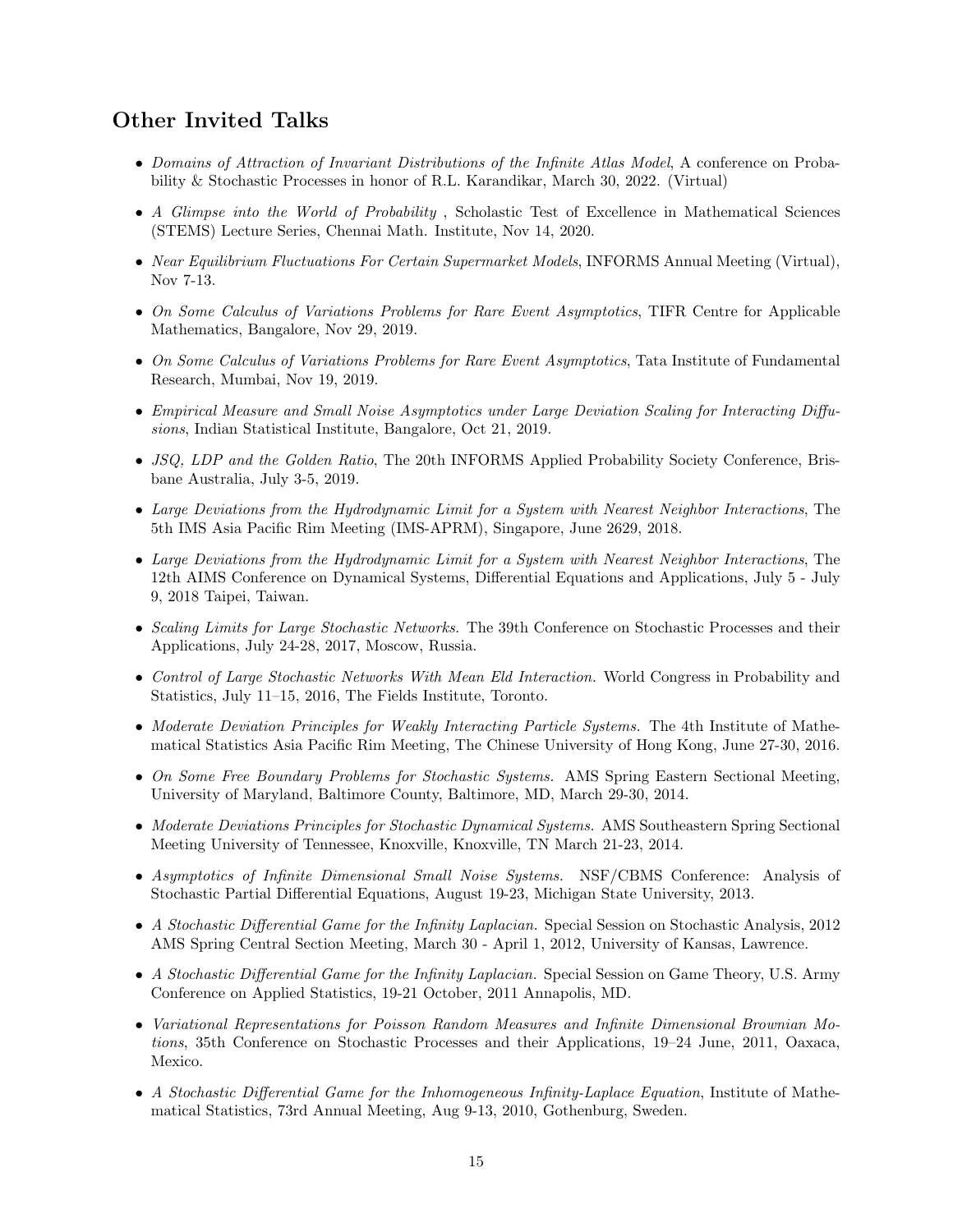- Some Large Deviation Problems for Infinite Dimensional Stochastic Dynamical Systems, Theory and Qualitative Behavior of Stochastic Dynamics, SAMSI, February 8-10, 2010.
- Heavy Traffic Analysis of Controlled Queuing Networks, U.S. Army Conference on Applied Statistics, Rice University, 17-19 October, 2007.
- Singular Stochastic Control with State Constraints, Conference on Differential and Difference Equations and Applications, Melbourne, FL, August 1-5, 2005.
- Protein Motors, Brownian Ratchets and Reflected Diffusions, 2005 SIAM Annual Meeting, New Orleans, LA, July 11-15, 2005.
- Diffusion Approximations for Controlled Stochastic Networks: An Asymptotic Bound for the Value Function, 13th INFORMS, Applied Probability Conference, Ottawa, Canada, July 6-8, 2005.
- Stochastic Singular Control with State Constraints, AIMS- Fifth International Conference on Dynamical Systems and Differential Equations, June 16-19, 2004.
- Singular Control with State Constraints, Sixth International Joint Meeting of the AMS and the Sociedad Matematica Mexicana, May 13-15, 2004.
- A Large Deviations Approach to Asymptotically Optimal Control of Crisscross Network in Heavy Traffic, Summer Research Conference of the Southern Regional Council on Statistics and the American Statistical Association, Blacksburg, Virginia, June 6-9, 2004.
- A Large Deviations Approach to Asymptotically Optimal Control of Crisscross Network in Heavy Traffic, INFORMS Annual Meeting, Atlanta, October 19-22, 2003.
- Approximate Filters over an Infinite Time Horizon, Workshop on filtering and related problems of detection and estimation, Center for Mathematical Sciences, University of Wisconsin, Madison, July 16-17, 1999.
- Approximation and Limit Results for Nonlinear Filters over an Infinite Time Interval, Fourth SIAM Conference on Control and its Applications(SIAG/CST) (CT 98), Omni Hotel, Jacksonville, Florida, May 7-9, 1998.
- Exponential Stability of Discrete Time Filters, Stochastic Control and Nonlinear Filtering Workshop at North Carolina State University, October 1996.
- A Nonlinear Filtering Algorithm for Multi Models, Second international ISU workshop on numerics for dynamical systems, Department of Mathematics, Iowa State University, April 1996.
- Nonlinear Filtering: Exact and Approximate Approaches, ONR/ NRaD Workshop on tracking, San Diego, February 1996.
- A System of Integral Equations in Nonlinear Filtering, International workshop in nonlinear filtering, Chapel Hill, June 1994.

# Invited Colloquia/Seminars

Brown University, Carnegie Mellon University, Colorado State University, Columbia University, Duke University, Georgia Tech, Indian Statistical Institute, Indiana University, Institute of Math.– Academia Sinica (Taiwan), John Hopkins University, Louisiana State University, National Taiwan University, NC State University, New York University (Courant Institute), Penn State University, Princeton University, Rutgers University, Stanford University, Technion–Israel Institute of Technology, University of Arizona, University of California-Berkeley, University of California-San-Diego, University of Georgia, University of Macau(China),